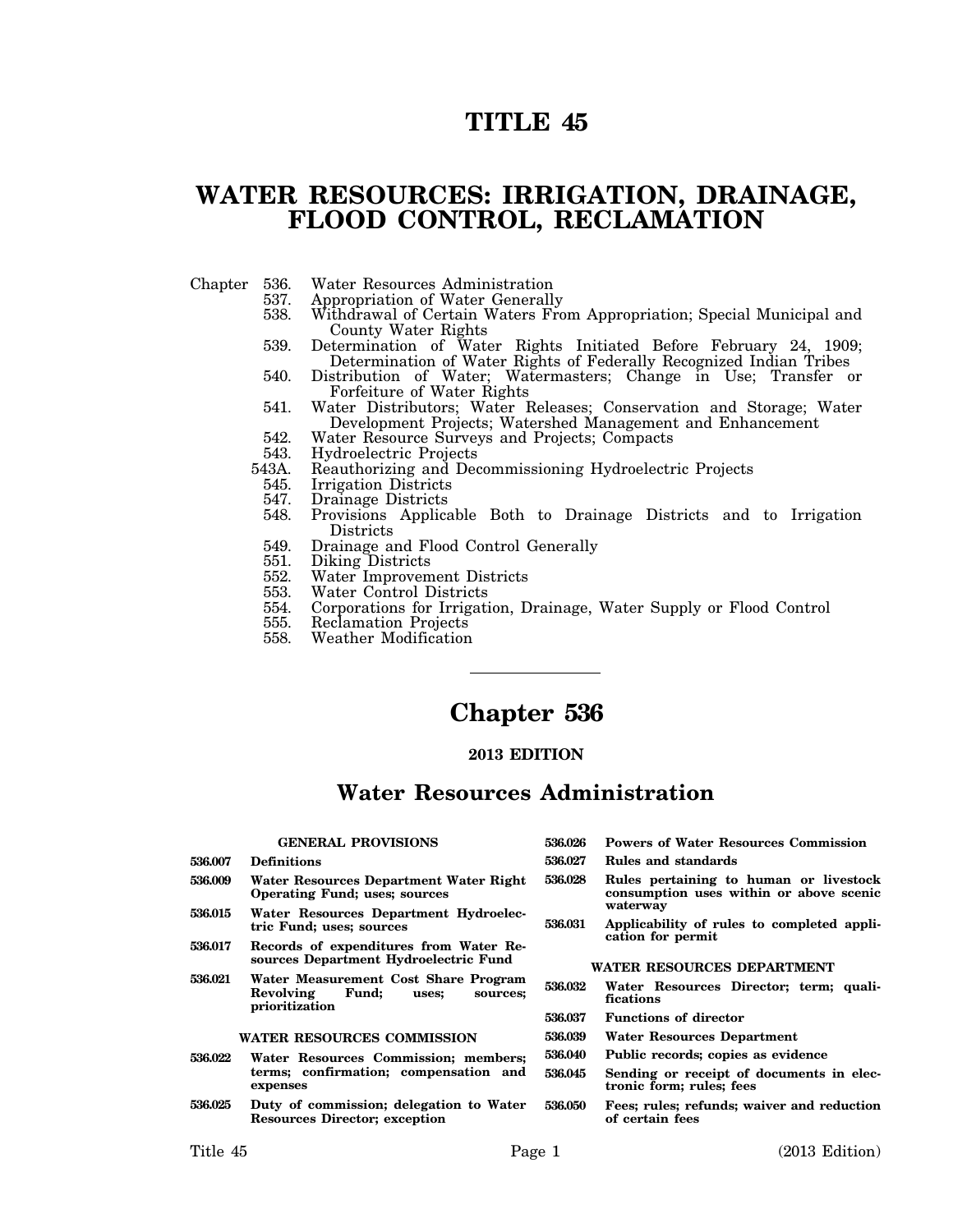| 536.055 | Agreements to expedite processing and<br>review of applications, permits and other                 | 536.440<br>536.450 | In۱<br>Ası                             |
|---------|----------------------------------------------------------------------------------------------------|--------------------|----------------------------------------|
|         | administrative matters; fees                                                                       |                    | sor                                    |
| 536.075 | Judicial review of final order of commis-<br>sion or department; stay of order; scope<br>of review | 536.460            | Pro<br>tio<br>or                       |
| 536.080 | Effect of records of former State Water<br><b>Board and State Water Superintendent</b>             | 536.470            | Co<br>fed                              |
| 536.090 | Ground water advisory committee; duties;<br>qualification; term; expenses                          | 536.480            | Ma<br>wa                               |
|         | WATER RESOURCES POLICIES AND                                                                       | 536.490            | Att                                    |
|         | <b>PROGRAMS</b>                                                                                    | 536.500            | Ac                                     |
| 536.220 | Policy on water resources generally; inte-<br>grated state water resources strategy                | 536.520            | fro<br>$\operatorname{St}_\varepsilon$ |
| 536.231 | Commission to devise plans and programs<br>for development of water resources                      |                    | fur<br><b>COI</b>                      |
| 536.235 | Policy on minimum streamflows                                                                      | 536.540            | Ap                                     |
| 536.238 | Policy on water storage facilities                                                                 |                    | МΙ                                     |
| 536.241 | Policy on water supply                                                                             |                    | Mo                                     |
| 536.295 | Conditions for consideration of application                                                        | 536.570            | tri                                    |
|         | for use not classified in basin program;                                                           |                    | Co                                     |
|         | rules                                                                                              | 536.580            | Rig                                    |
| 536.300 | Formulation of state water resources pro-                                                          |                    | no                                     |
|         | gram; public hearing in affected river<br>basin                                                    | 536.590            | Riş                                    |
| 536.310 | Purposes and policies to be considered in                                                          |                    | no                                     |
|         | formulating state water resources pro-<br>gram                                                     | 536.595            | De<br>gin                              |
| 536.315 | Designation of exact land areas included<br>within auxiliary lands                                 |                    |                                        |
| 536.320 | Limitation of powers of commission                                                                 | 536.700            | "Dı                                    |
| 536.330 | Water Resources Act as supplemental to                                                             | 536.710            | P <sub>o</sub>                         |
|         | and including existing statutes                                                                    | 536.720            | De                                     |
| 536.340 | Classification of water as to highest and                                                          |                    | po                                     |
|         | best use and quantity of use; enforcement<br>of laws concerning loss of water rights;              |                    | cu                                     |
|         | prescribing preferences for future uses                                                            | 536.730            | Eff                                    |
| 536.350 | Delivery of water resources statement to                                                           |                    | wa                                     |
|         | certain public bodies; effect                                                                      | 536.740            | Go                                     |
| 536.360 | State agencies and public corporations to                                                          | 536.750            | $\mathbf{p_{0}}$<br>of                 |
|         | conform to statement of state water re-<br>sources policy                                          | 536.760            | Ce                                     |
| 536.370 | Exercise of power in conflict with state                                                           |                    | 536                                    |
|         | water resources policy not effective until                                                         | 536.770            | Pu                                     |
|         | approved by commission                                                                             |                    | of                                     |
| 536.380 | Notification to commission of proposed                                                             |                    | dro                                    |
|         | exercise of power involving water re-                                                              | 536.780            | Wa<br>CO1                              |
|         | required; review and determi-<br><b>sources</b><br>nation by commission                            |                    | or                                     |
| 536.390 | Approval without filing notification                                                               |                    |                                        |
| 536.400 | Application to court to compel compliance                                                          |                    |                                        |
|         | with state water resources policy                                                                  | 536.900            | Сiу                                    |
| 536.410 | Withdrawal<br>of unappropriated<br>waters                                                          | 536.905            | No                                     |
|         | from appropriation by commission order                                                             | 536.910            | An                                     |
|         | <b>COOPERATION WITH OTHER ENTITIES</b>                                                             | 536.915            | Re                                     |
| 536.420 | Representation of state in carrying out                                                            | 536.920            | Fa                                     |
|         | agreements with<br>compacts and<br>other                                                           |                    | per                                    |
|         | governmental agencies regarding<br>water                                                           | 536.930            | Co                                     |
|         | resources                                                                                          | 536.935            | Dis                                    |

- **536.440 Investigations and studies**
- sistance by commission to other per**sons and agencies**
- **536.460 Preparation and submission of information or recommendations to other persons or agencies**
- **536.470 Coordination of local, state, interstate and** leral programs
- **536.480 Making available information concerning water resources**
- **536.490 Attendance at conferences and meetings**
- **536.500 Acceptance and expenditure of moneys from public and private sources**
- **536.520 State agencies and public corporations furnishing information and services to commission**
	- **536.540 Approval of voucher claims**

#### **SCELLANEOUS PROVISIONS**

- **536.570 Moneys and securities of irrigation districts in possession of Water Resources Commission; deposit with State Treasurer 536.580 Rights acquired prior to August 3, 1955, not affected**
	- **536.590 Rights acquired prior to January 1, 1956, not affected**
- **536.595 Department discussions with Corps of Engineers over operation of Detroit Lake**

#### **EMERGENCY WATER SHORTAGE POWERS**

#### **536.700 "Drainage basin" defined**

- **536.710 Policy**
- **536.720 Declaration of state authority; Governor's power to order water conservation or curtailment plan**
- **536.730 Effect of emergency powers on vested water rights**
- **536.740 Governor's authority to declare drought**
- **536.750 Powers of commission after declaration of drought; rules**
- **536.760 Cessation of actions taken under ORS 536.750**
- **536.770 Purchase of option or agreement for use of water permit or right during declared drought; application; fee**
- **536.780 Water conservation or curtailment plan; contents; review; effect of failure to file or implement**

#### **PENALTIES**

- **536.900 Civil penalties; imposition**
- **536.905 Notice; application for hearing**
- **536.910 Amount of penalty; rules**
- **536.915 Remission or reduction of penalty**
- **536.920 Factors to be considered in imposition of penalty**
- **536.930 Consequence of failure to follow order**
- **536.935 Disposition of penalties; appropriation**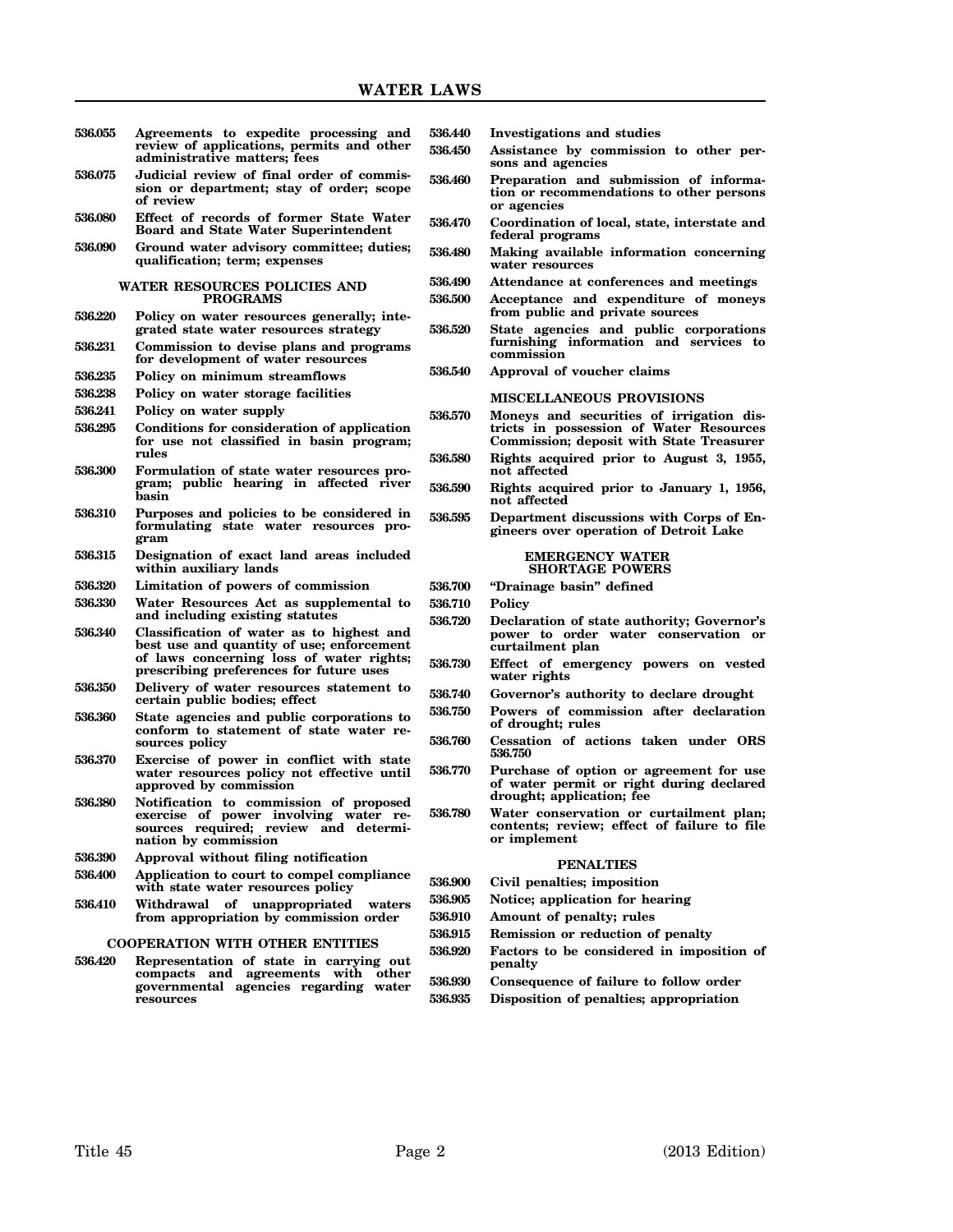**536.005** [1975 c.581 §13; repealed by 1985 c.673 §185]

## **GENERAL PROVISIONS**

**536.007 Definitions.** As used in ORS 196.600 to 196.905, 541.010 to 541.320 and 541.430 to 541.545, 541.700 to 541.990 and ORS chapters 536 to 540, 542 and 543:

(1) "Commission" means the Water Resources Commission.

(2) "Department" means the Water Resources Department.

(3) "Director" means the Water Resources Director.

(4) "Existing right" or "vested right" or words of similar import include an inchoate right to the use of water to the fullest extent that the right is recognized, defined or declared by the commission, the director or any court within this state.

(5) "Order" has the meaning given in ORS 183.310.

(6) "Person" includes individuals, corporations, associations, firms, partnerships, joint stock companies, public and municipal corporations, political subdivisions, the state and any agencies thereof, and the federal government and any agencies thereof.

(7) "Public corporation" includes any city, county or district organized for public purposes.

(8) "Rule" has the meaning given in ORS 183.310.

(9) "State agency" includes any office, board, commission or department of a state government.

(10) "State water resources policy" means the water resources policy provided for in ORS 536.295 to 536.350 and 537.505 to 537.534.

(11) "Undetermined vested right" means a water right claimed under ORS 539.010 as having vested or as having been initiated before February 24, 1909, that has not been determined in an adjudication proceeding under ORS chapter 539 nor is evidenced by a permit or certificate issued under the Water Rights Act.

(12) "Waters of this state" means any surface or ground waters located within or without this state and over which this state has sole or concurrent jurisdiction.

(13) "Water resources of this state" means waters of this state and the following auxiliary lands whose usage directly affects the development and control of the waters of this state:

(a) Potential reservoir sites.

(b) Floodplain areas forming the predictable channels of floodwater drainage of rivers and streams. [1985 c.673 §2; 1989 c.691 §5]

**536.008** [1975 c.581 §14; 1985 c.421 §4; repealed by 1985 c.673 §185]

**536.009 Water Resources Department Water Right Operating Fund; uses; sources.** (1) There is established in the State Treasury the Water Resources Department Water Right Operating Fund, separate and distinct from the General Fund, to provide for the payment of the program and administrative expenses of the Water Resources Commission and the Water Resources Department in carrying out the provisions of ORS chapters 536, 537, 540 and 541. Interest earned by the fund shall be credited to the fund.

(2) The fund shall consist of:

(a) All moneys received under ORS 536.050 and 537.747.

(b) All moneys received on behalf of the fund by gift, grant or appropriation from whatever source.

(3) All moneys in the fund are continuously appropriated to the Water Resources Department for payment of expenses as described in this section. [1989 c.758 §3; 1993 c.765 §106; 1999 c.1026 §19; 2003 c.594 §5]

**Note:** 536.009 was enacted into law by the Legislative Assembly but was not added to or made a part of ORS chapter 536 or any series therein by legislative action. See Preface to Oregon Revised Statutes for further explanation.

**536.010** [Amended by 1955 c.707 §66; 1973 c.792 §23; repealed by 1975 c.581 §29]

**536.014** [1975 c.581 §15; 1981 c.545 §12; 1983 c.643 §1; repealed by 1985 c.673 §185]

**536.015 Water Resources Department Hydroelectric Fund; uses; sources.** (1) The Water Resources Department Hydroelectric Fund is established separate and distinct from the General Fund of the State Treasury. Except as provided in subsections (4) to (6) of this section, of the moneys in the Water Resources Department Hydroelectric Fund:

(a) A portion equal to 67 percent of the total moneys received each year shall be transferred to the fund created under ORS 496.835;

(b) A portion equal to 10.3 percent of the total moneys received each year shall be transferred to an account of the Department of Environmental Quality to be used to review applications for certification of hydroelectric projects under ORS 468B.040 and 468B.045; and

(c) All of the remaining moneys received each year are continuously appropriated to the Water Resources Commission and the Water Resources Department to provide for the payment of the administrative expenses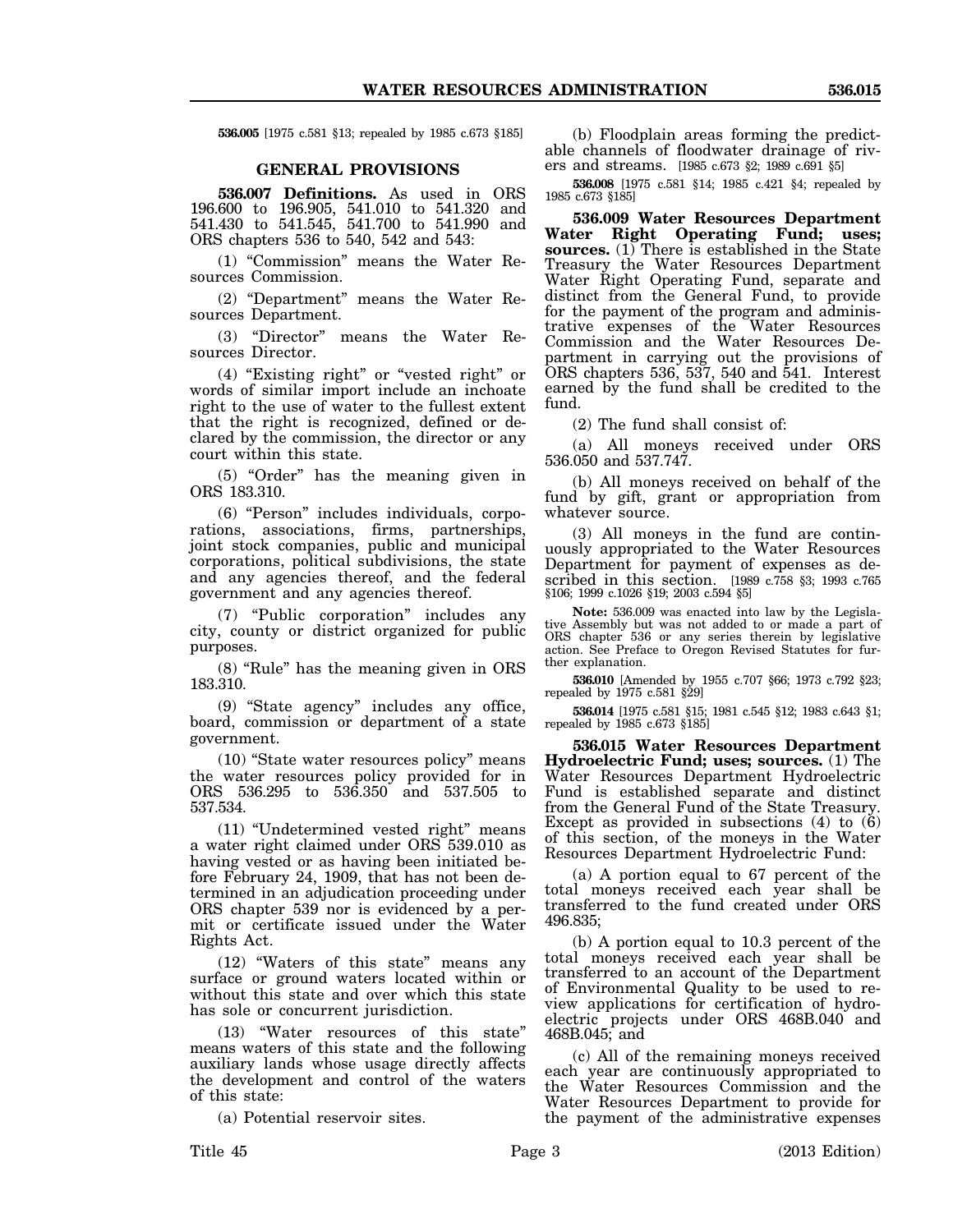of the commission and the department in carrying out their responsibilities related to the issuance of permits, licenses or water right certificates for hydroelectric projects.

(2) The following shall be deposited into the State Treasury and credited to the Water Resources Department Hydroelectric Fund:

(a) Fees received by the Water Resources Department for hydroelectric projects under ORS 536.050, 543.078 to 543.092, 543.210, 543.280, 543.300, 543.710, 543A.405 and 543A.415; and

(b) All moneys received on behalf of this account by gift, grant or appropriation from whatever source.

(3) All interest, if any, from moneys credited to the Water Resources Department Hydroelectric Fund shall be credited to the fund and shall inure to the benefit of the Water Resources Department Hydroelectric Fund.

(4) Application fees received under ORS 543A.405 shall be disbursed to the various agencies in the amounts specified in the cost reimbursement agreement executed with each reauthorization applicant.

(5) Four cents of each 28 cents paid as a reauthorization fee under ORS 543A.415 shall be paid to the Department of Environmental Quality.

(6) Annual fees paid under ORS 543.078 shall be disbursed to state agencies pursuant to a memorandum of agreement developed by the Department of Environmental Quality, the State Department of Fish and Wildlife and the Water Resources Department. [1991 c.869 §2; 1997 c.449 §36; 1999 c.873 §13]

**536.017 Records of expenditures from Water Resources Department Hydroelectric Fund.** The Water Resources Commission and the State Department of Fish and Wildlife shall maintain records of expenditures from the Water Resources Department Hydroelectric Fund established under ORS 536.015. The records shall account for costs imposed against specific operating hydroelectric projects and against projects in the process of obtaining a state or federal hydroelectric permit, certificate or license. [1991 c.869 §13]

**Note:** 536.017 was enacted into law by the Legislative Assembly but was not added to or made a part of ORS chapter 536 or any series therein by legislative action. See Preface to Oregon Revised Statutes for further explanation.

**536.018** [1975 c.581 §16; repealed by 1985 c.673 §185] **536.020** [Repealed by 1955 c.707 §75]

**536.021 Water Measurement Cost Share Program Revolving Fund; uses; sources; prioritization.** (1) The Water Measurement Cost Share Program Revolving Fund is established separate and distinct from the General Fund. All moneys in the Water Measurement Cost Share Program Revolving Fund are continuously appropriated to the Water Resources Department for the purposes described in this section.

(2) The fund established in this section consists of moneys appropriated by the Legislative Assembly and moneys gifted, bequested, donated or granted from any person for the purpose of installing, substantially repairing or replacing streamflow gauges, measuring devices or headgates with measuring devices.

(3) The department may use the moneys in the fund to contribute up to 75 percent of the moneys needed to install, substantially repair or replace a streamflow gauge, measuring device or headgate with a measuring device on authorized diversions on the waters of this state where the gauge, measuring device or headgate will be used to protect in-stream flow or to monitor water rights and streamflow.

(4) The department may receive funds from, and may enter into agreements or contracts with, any person for the purpose of implementing the Water Measurement Cost Share Program Revolving Fund.

(5) The department shall prioritize the expenditure of moneys from the fund for streamflow gauges, measuring devices and headgates with measuring devices in the following descending order:

(a) Installation.

(b) Replacement.

(c) Substantial repair. [2001 c.808 §2]

## **WATER RESOURCES COMMISSION**

**536.022 Water Resources Commission; members; terms; confirmation; compensation and expenses.** (1) There is created a Water Resources Commission consisting of seven members, appointed by the Governor, one of whom the Governor shall designate as chairperson. The members appointed to the commission shall be subject to confirmation by the Senate as provided in ORS 171.562 and 171.565. One member of the commission shall be appointed from each of the five regional river basin management areas set forth in subsection (3) of this section, one member shall be appointed from east of the summit of the Cascade Mountains, as defined in ORS 477.001, and one member shall be appointed from west of that summit.

(2) The term of office of a member shall be four years. Before the expiration of the term of a member, the Governor shall appoint a successor to assume the retiring member's duties on July 1 next following.  $\overline{A}$ member shall be eligible for reappointment,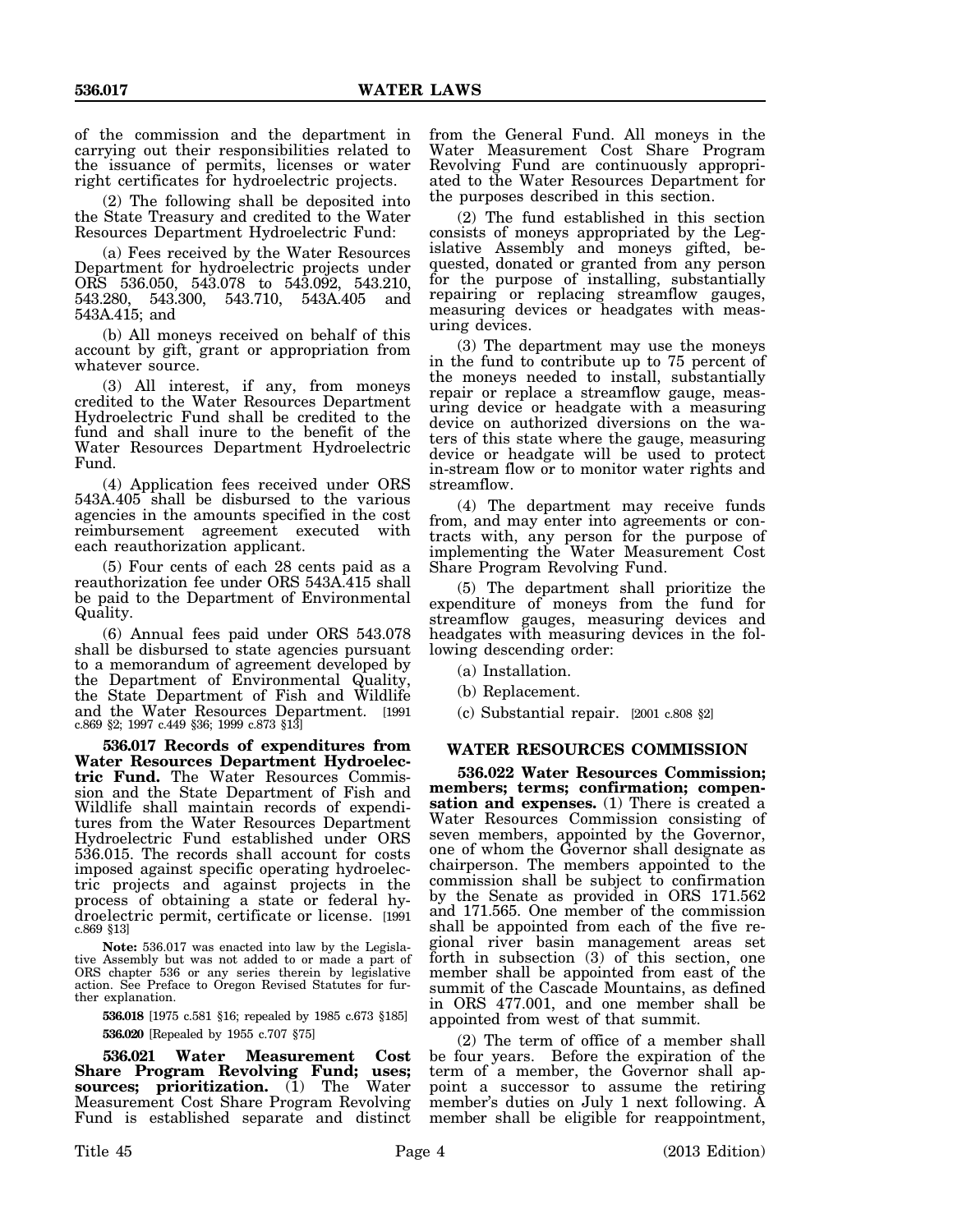but no member shall serve more than two consecutive terms. In case of a vacancy for any cause, the Governor shall make an appointment to become immediately effective for the unexpired term. The members of the commission shall serve at the pleasure of the

(3) For purposes of appointing members under subsection (1) of this section, the drainage basins of the state shall be divided into the following regional river basin management areas:

Governor.

(a) Upper Northwest Region, consisting of the Lower and Middle Willamette, North Coast and Sandy drainage basins and that portion of the Columbia River drainage basin below Bonneville Dam.

(b) Southwest Region, consisting of the Rogue, Klamath, Goose and Summer Lakes drainage basins and that portion of the South Coast drainage basins south of the mouth of the Rogue River.

(c) West Central Region, consisting of the Umpqua, Mid Coast, Upper Willamette and that portion of the South Coast drainage basins north of the mouth of the Rogue River.

(d) North Central Region, consisting of the Umatilla, John Day, Hood and Deschutes drainage basins and that portion of the Columbia River drainage basin above Bonneville Dam.

(e) Eastern Region, consisting of the Owyhee, Malheur, Grande Ronde, Malheur Lake, Middle Snake and Powder drainage basins.

(4) A member of the commission is entitled to compensation and expenses as provided in ORS 292.495. [1985 c.673 §3; 1995 c.548 §1]

**536.025 Duty of commission; delegation to Water Resources Director; exception.** (1) It is the function of the Water Resources Commission to establish the policies for the operation of the Water Resources Department in a manner consistent with the policies and purposes of ORS 196.600 to 196.905, 537.525, 541.010 to 541.320, 541.430 to 541.545, 541.700 to 541.990 and ORS chapters 536 to 540, 542 and 543. In addition, the commission shall perform any other duty vested in it by law.

(2) Except for the commission's power to adopt rules, the commission may delegate to the Water Resources Director the exercise or discharge in the commission's name of any power, duty or function of whatever character, vested in or imposed by law upon the commission. The official act of the director acting in the commission's name and by the commission's authority shall be considered to be an official act of the commission.

(3) The commission may delegate to the director the authority to conduct a public hearing relating to the adoption or amendment of a basin program as provided in ORS 536.300. However, the commission may not delegate to the director the authority to adopt or amend a basin program. [1985 c.673 §4]

**536.026 Powers of Water Resources Commission.** (1) The Water Resources Commission, its members or a person designated by and acting for the commission may:

(a) Conduct public hearings.

(b) Issue subpoenas for the attendance of witnesses and the production of books, records and documents relating to matters before the commission.

(c) Administer oaths.

(d) Take or cause to be taken depositions and receive such pertinent and relevant proof as may be considered necessary or proper to carry out duties of the commission and Water Resources Department under ORS 196.600 to 196.905, 541.010 to 541.320, 541.430 to 541.545, 541.700 to 541.990 and ORS chapters 536 to 540, 542 and 543.

(2) Subpoenas authorized by this section may be served by any person authorized by the person issuing the subpoena. Witnesses who are subpoenaed shall receive the fees and mileage provided in ORS 44.415 (2). [Formerly 536.029]

**536.027 Rules and standards.** (1) In accordance with the applicable provisions of ORS chapter 183, the Water Resources Commission shall adopt rules and standards to perform the functions vested by law in the commission.

(2) Except as provided in ORS 183.335 (5), the commission shall cause a public hearing to be held on any proposed rule or standard before its adoption. The hearing may be before the commission, any designated member of the commission or any person designated by and acting for the commission. [1985 c.673  $85$ 

**536.028 Rules pertaining to human or livestock consumption uses within or above scenic waterway.** In accordance with applicable provisions of ORS chapter 183, the Water Resources Commission may adopt rules necessary to administer the provisions of ORS 390.835 pertaining to the issuance of a water right within or above a scenic waterway. [1993 c.99 §3; 1995 c.719 §2]

**536.029** [1985 c.673 §11; 1989 c.980 §14c; renumbered 536.026 in 1999]

**536.030** [Repealed by 1975 c.581 §29]

**536.031 Applicability of rules to completed application for permit.** (1) Except as provided in subsection (2) of this section,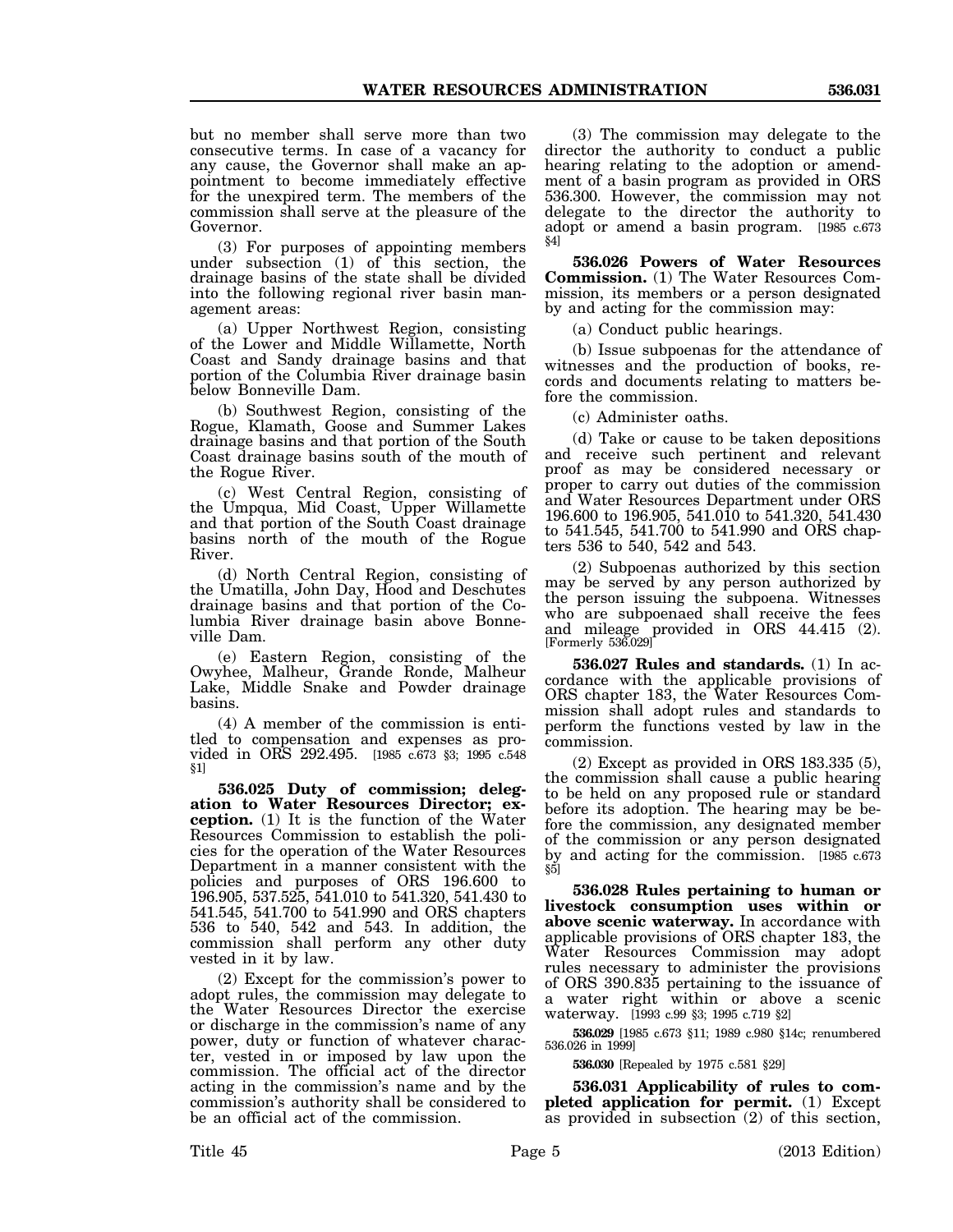the Water Resources Department may apply only those rules of the department that are in effect as of the date that a completed application is made for a permit in deciding whether to approve, deny or impose conditions on the permit.

(2) This section does not affect the application of any rule of the department that:

(a) Is required by federal law;

(b) Is required by any agreement between the state and a federal agency;

(c) The applicant voluntarily agrees to make applicable to the application; or

(d) Is necessary to protect public health and safety. [1999 c.301 §2]

## **WATER RESOURCES DEPARTMENT**

**536.032 Water Resources Director; term; qualifications.** Subject to confirmation by the Senate in the manner provided in section 4, Article III, Oregon Constitution, the Governor shall appoint a Water Resources Director. The director shall be an individual qualified by training and experience and shall serve for a term of four years at the pleasure of the Governor. The director or a principal assistant must be a registered engineer experienced in water-related engineering. [1975 c.581 §18; 1985 c.673 §7; 2009 c.259 §28]

**536.035** [1955 c.513 §1; repealed by 1975 c.581 §29]

**536.037 Functions of director.** (1) Subject to policy direction by the Water Resources Commission, the Water Resources Director shall:

(a) Be administrative head of the Water Resources Department;

(b) Have power, within applicable budgetary limitations, and in accordance with ORS chapter 240, to hire, assign, reassign and coordinate personnel of the department;

(c) Administer and enforce the laws of the state concerning the water resources of this state;

(d) Be authorized to participate in any proceeding before any public officer, commission or body of the United States or any state for the purpose of representing the citizens of Oregon concerning the water resources of this state;

(e) Have power to enter upon any private property in the performance of the duties of the director, doing no unnecessary injury to the private property; and

(f) Coordinate any activities of the department related to a watershed enhancement project approved by the Oregon Watershed Enhancement Board under ORS 541.932 with activities of other cooperating state and federal agencies participating in the project.

(2) In addition to duties otherwise required by law, the director shall prescribe internal policies and procedures for the government of the department, the conduct of its employees, the assignment and performance of its business and the custody, use and preservation of its records, papers and property in a manner consistent with applicable law.

(3) The director may delegate to any employee of the department the exercise or discharge in the director's name of any power, duty or function of whatever character, vested in or imposed by law upon the director. The official act of a person so acting in the director's name and by the director's authority shall be considered to be an official act of the director. [1985 c.673 §8; 1987 c.734 §14]

**536.039 Water Resources Department.** There is hereby established in the executiveadministrative branch of the government of the state under the Water Resources Commission a department to be known as the Water Resources Department. The department shall consist of the director of the department and all personnel employed in the department including but not limited to all watermasters appointed under ORS 540.020. [1985 c.673 §§6,203]

**536.040 Public records; copies as evidence.** (1) The records of the Water Resources Department are public records and shall remain on file in the department and be open to the inspection of the public at all times during business hours. The records shall show in full all maps, profiles, and engineering data relating to the use of water, and certified copies thereof shall be admissible as evidence in all cases where the original would be admissible as evidence.

(2) Whenever a record is required to be filed or maintained in the Water Resources Department, the record may be handwritten, typewritten, printed or a photostated or photographic copy and any means of recording the information is acceptable, including but not limited to papers, maps, magnetic or paper tapes, photographic films and prints, magnetic or punched cards, discs, drums or other preservation of the document or the information contained in the document.

(3) Notwithstanding any provision of subsection (2) of this section, the Water Resources Department shall maintain a paper copy of each final water use permit, certificate, order of the Water Resources Commission or Water Resources Director, decree or certificate of registration. The copies shall be retained in a secure location in the department. [Amended by 1975 c.581 §20; 1991 c.102 §1]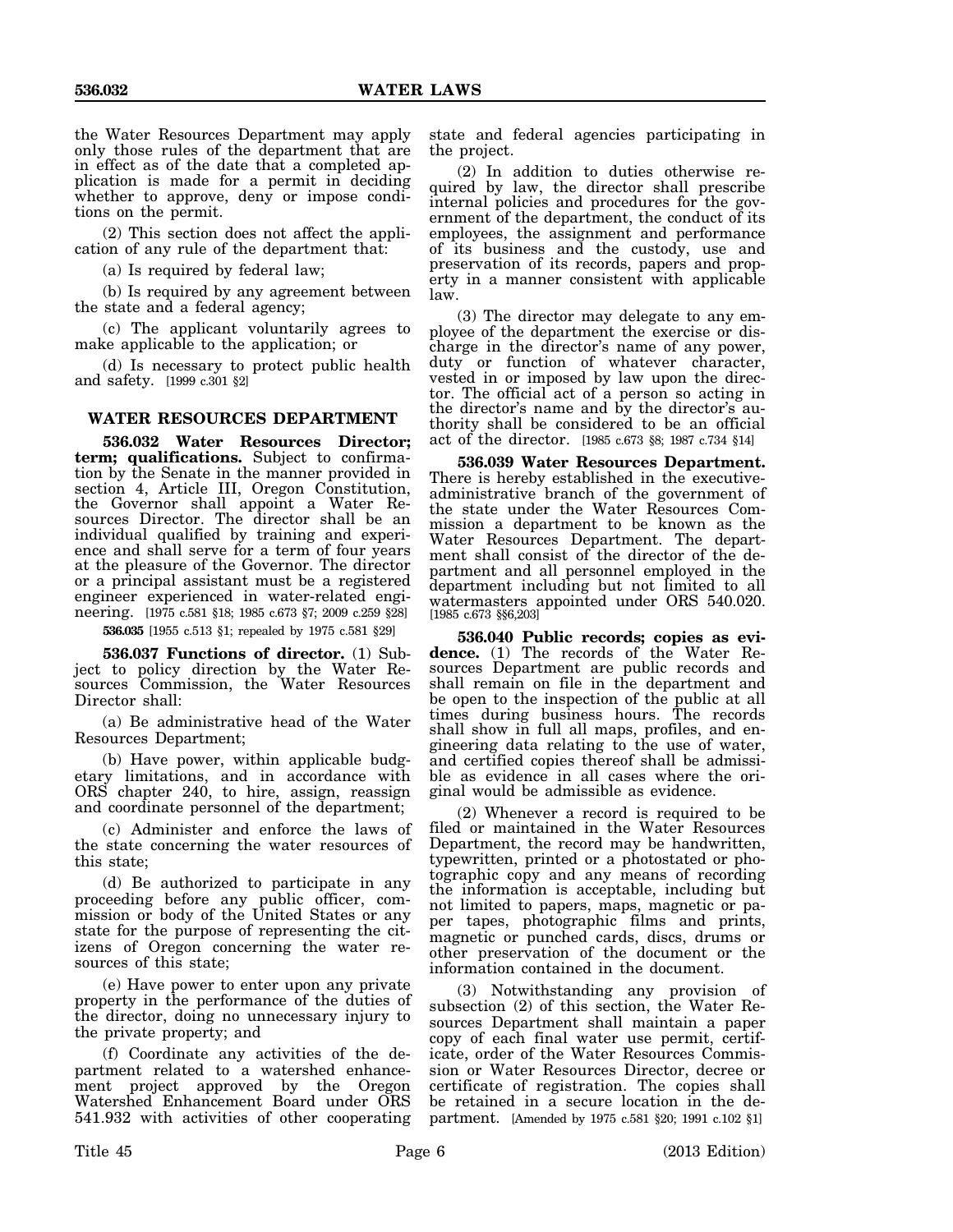**536.045 Sending or receipt of documents in electronic form; rules; fees.** (1) Notwithstanding any provision of ORS chapters 536 to 540, 543 or 543A that requires the mailing of a document, the submission of a document in written form or the provision of a certified copy of a document, the Water Resources Department may adopt rules:

(a) Allowing the submission of one or more types of document to the department by electronic means in lieu of submission by mailing or submission in written form;

(b) Allowing the department, with the consent of the recipient, to send one or more types of document in electronic form in lieu of mailing or other sending of the document in written form; or

(c) Identifying acceptable means for verifying the authenticity of a document sent by electronic means in lieu of the provision of a certified copy of the document.

(2) The department may not adopt rules to require the submission of documents to the department by electronic means. The department may not require a recipient to consent to the receipt of documents from the department by electronic means. The department may not use electronic means in lieu of service under ORCP 7 or notice under ORS 183.413 or 183.415.

(3) For purposes of determining timeliness or calculating deadlines, a document sent by electronic means in accordance with department rules is considered to be delivered when sent.

(4) Notwithstanding any provision of ORS chapters 536 to 540, 543 or 543A that specifies a fee amount, the department may reduce or waive the fee for a document that the department sends or receives by electronic means. [2011 c.51 §1]

**Note:** 536.045 was enacted into law by the Legislative Assembly but was not added to or made a part of ORS chapter 536 or any series therein by legislative action. See Preface to Oregon Revised Statutes for further explanation.

**536.050 Fees; rules; refunds; waiver and reduction of certain fees.** (1) The Water Resources Department may collect the following fees in advance:

(a) For examining an application for a permit:

(A) To appropriate water, except as provided under ORS 543.280 for an application for a hydroelectric project:

(i) A base fee of \$800 for an appropriation of water through a single use, point of diversion or point of appropriation;

(ii) \$300 for the first second-foot or fraction thereof appropriated under the permit;

(iii) \$300 for each additional second-foot or fraction thereof appropriated under the permit;

(iv) \$300 for each additional use, point of diversion or point of appropriation included in the application;

(v) If appropriating stored water, \$30 for the first acre-foot or fraction thereof up to 20 acre-feet, plus \$1 for each additional acre-foot or fraction thereof; and

(vi) If appropriating ground water, in addition to any other fees, \$350 for each application filed.

(B) To store water under ORS 537.400 or 537.534 (4):

(i) A base fee of \$800;

(ii) \$30 for the first acre-foot or fraction thereof up to 20 acre-feet, plus \$1 for each additional acre-foot or fraction thereof; and

(iii) \$125 for each additional storage location.

(C) To exclusively appropriate stored water:

(i) A base fee of \$450; and

(ii) \$30 for the first acre-foot or fraction thereof up to 20 acre-feet, plus \$1 for each additional acre-foot or fraction thereof.

(b) For a permit issued under ORS 537.147, 537.211, 537.409 or 537.625 to appropriate or store water:

(A) A base fee of \$450 for recording the permit; and

(B) An additional fee of \$575 if the permit is issued pursuant to a final order that contains provisions requested by the applicant for mitigating impacts to the proposed water source.

(c) For filing and recording the assignment or partial assignment of a water right application, permit or license under ORS 537.220 or 537.635, \$85.

(d) For copying records in the depart- ment, \$2 for the first page and 50 cents for each additional page.

(e) For certifying copies, documents, re- cords or maps, \$10 for each certificate.

(f) For a blueprint copy of any map or drawing, the actual cost of the work.

(g) For a computer-generated map, the actual cost of the work.

(h) For examining an application for approval of a change to an existing water right or permit:

(A) A base fee of \$1,000 for a change to a single water right or permit;

(B) \$800 for each additional type of change requested;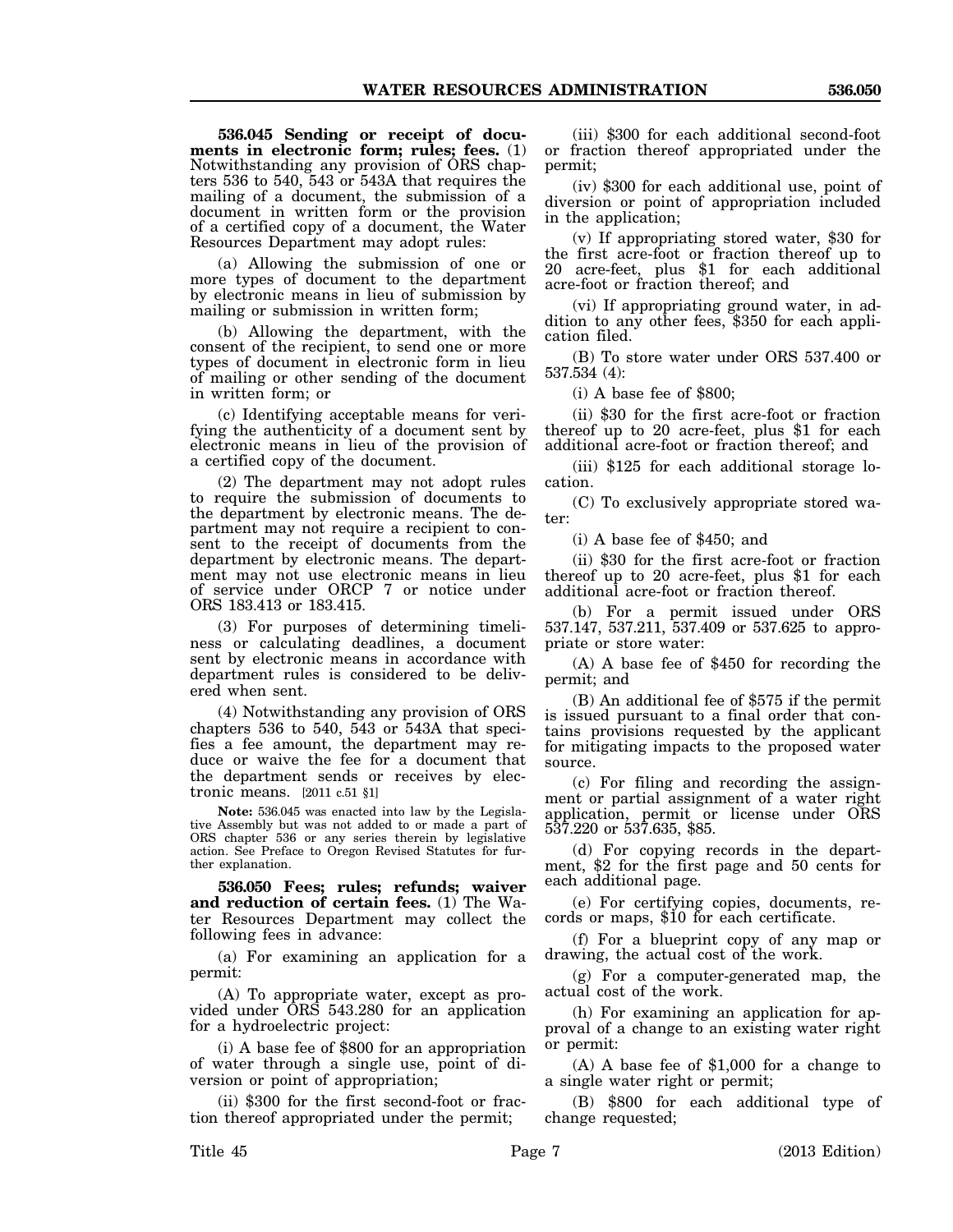(C) For a request for a change in place of use or type of use or for a water exchange under ORS 540.533, \$300 for each second-foot or fraction thereof requested beyond the first second-foot;

(D) \$450 for each additional water right or permit included in the application; and

(E) An additional fee of \$350 per application, if the application is for an additional point of appropriation, a change in a point of appropriation or a change from surface water to ground water or for substitution as described in ORS 540.524.

(i) For examining an application for a temporary change in place of use under ORS 540.523, for a temporary transfer under ORS 540.585 or for a temporary change in place of use, a change in the point of diversion to allow for the appropriation of ground water or a change of a primary right to a supplemental right under ORS 540.570, a base fee of \$700 for the first water right or permit, plus \$225 for each additional water right or permit included in the application and:

(A) For nonirrigation uses, \$175 for each second-foot or fraction thereof requested beyond the first second-foot; or

(B) For irrigation uses, \$2 per acre of land irrigated or, if the application and required map are submitted to the department in a department-approved digital format, 50 cents per acre of land irrigated.

(j) For submitting a protest to the department:

(A) \$700 if the protest is by a nonapplicant; and

(B) \$350 if the protest is by an applicant.

(k) For filing an application for extension of time within which irrigation or other works shall be completed or a water right perfected, \$575.

(L) For a limited license under ORS 537.143 or 537.534 (2), the fee established by rule by the Water Resources Commission.

(m) For filing, examining and certifying a petition under ORS 541.329, \$350 plus 10 cents per acre of water involved in the application. For purposes of computing this fee, when any acreage within a quarter quarter of a section is involved, the 10 cents per acre shall apply to all acres in that quarter quarter of a section. Notwithstanding the fee amount established in this paragraph, a district notifying the department under ORS 541.327 (4) shall pay the actual cost of filing, examining and certifying the petition.

(n) For requesting standing under ORS 537.153, 537.621 or 543A.120, \$200.

(o) For participating in a contested case proceeding under ORS 537.170, 537.622 or 543A.130, \$500.

(p) Except for an applicant, for obtaining a copy of both a proposed final order and a final order for a water right application under ORS 537.140 to 537.252, 537.505 to 537.795 or 543A.005 to 543A.300 or an extension issued under ORS 537.230, 537.248 or 537.630, \$25.

(q) For examining an application to store water under ORS 537.409:

(A) A base fee of \$350; and

(B) \$30 for each acre-foot or fraction thereof.

(r) For submitting a notice of intent under ORS 543A.030 or 543A.075, the amount established by the Water Resources Director under ORS 543A.410.

(s) For examining an application for a substitution made under ORS 540.524:

(A) A base fee of \$725 for the first well substitution; and

(B) A fee of \$350 for each additional well substitution.

(t) For examining an application for an allocation of conserved water under ORS 537.455 to 537.500:

(A) A base fee of \$1,000 for the first water right that is part of the allocation; and

(B) An additional fee of \$350 for each water right that is part of the allocation beyond the first water right.

(u) For submitting a water management and conservation plan pursuant to rules of the commission:

(A) \$500, if the plan is submitted by an agricultural water supplier;

(B) \$900, if the plan is submitted by a municipal water supplier serving a population of 1,000 or fewer persons; or

(C) \$1,800, if the plan is submitted by a municipal water supplier serving a population of more than  $1,000$  persons.

(v) For examining a new application for an in-stream water right lease under ORS 537.348:

(A) \$450 for an application for a lease with four or more landowners or four or more water rights; or

(B) \$300 for all other applications.

(w) For examining an application for an in-stream water right lease renewal, \$110.

(x) For submitting a claim of beneficial use under a permit or transfer having a priority date of July 9, 1987, or later, \$175.

(y) For submitting a request no later than 60 days after cancellation of a permit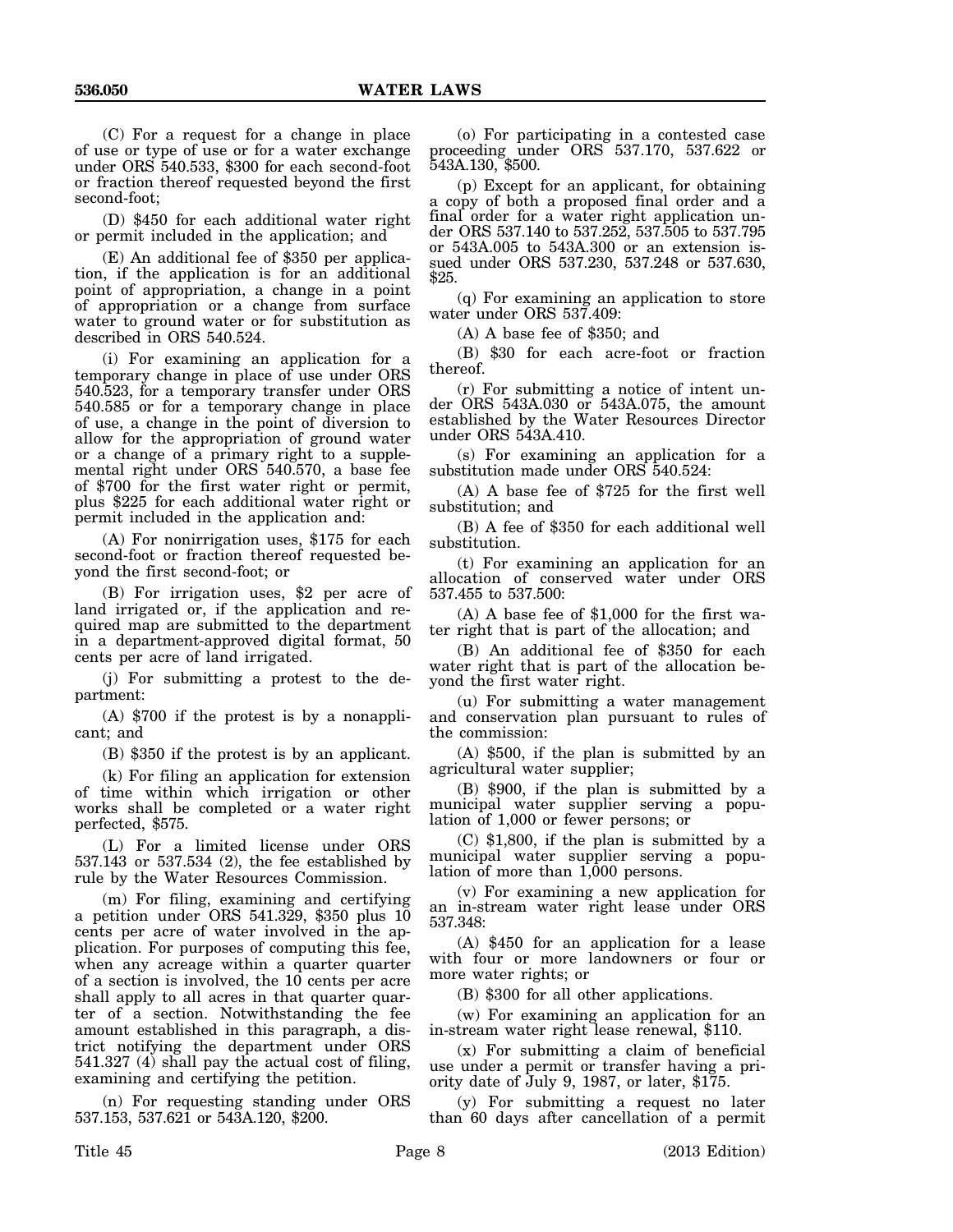under ORS 537.260 to reinstate the permit, \$450.

(z) For submitting a request for a basin program exception under ORS 536.295, \$575.

(aa) For processing an application under ORS 537.225 for an assignment of water right to one or more landowners and issuance of replacement water right permits, the actual cost of the work.

(2)(a) The department may charge a dam owner an annual fee based upon the dam's hazard rating as determined by the department. The fees the department may charge the dam owner are:

(A) \$85 for a dam with a low hazard rating.

(B) \$170 for a dam with a significant hazard rating.

(C) \$575 for a dam with a high hazard rating.

(D) If the dam owner fails to pay an annual fee on or before six months after the billing date, a late fee of \$100.

(b) If a dam owner fails to pay an annual fee or a late fee charged by the department, the department may, after giving the dam owner notice by certified mail, place a lien on the real property where the dam is located for the fees owed by the dam owner.

(3) Notwithstanding the fees established under subsection (1) of this section, the commission may establish lower examination and permit fees by rule for:

(a) The right to appropriate water for a storage project of five acre-feet or less; or

(b) The right to appropriate water for the purpose of allowing the applicant to water livestock outside of a riparian area, as that term is defined in ORS 541.890.

(4)(a) The director may refund all or part of a fee paid to the department under this section if the director determines that a refund of the fee is appropriate in the interests of fairness to the public or necessary to correct an error of the department.

(b) The director may refund all or part of the protest fee described in subsection  $(1)(j)$  of this section to the legal owner or occupant who filed a protest under ORS 540.641 if an order of the Water Resources Commission establishes that all or part of a water right has not been canceled or modified under ORS 540.610 to 540.650.

(5) The director may waive all or part of a fee for a change to a water right permit under ORS  $537.2\overline{1}1$  (4), a change to a water right subject to transfer under ORS 540.520 or 540.523 or an allocation of conserved water under ORS 537.470, if the change or allocation of conserved water is:

(a) Made pursuant to ORS 537.348;

(b) Necessary to complete a project funded under ORS 541.932; or

(c) Approved by the State Department of Fish and Wildlife as a change or allocation of conserved water that will result in a net benefit to fish and wildlife habitat.

(6) Notwithstanding the fees established pursuant to this section, the commission may adopt by rule reduced fees for persons submitting materials to the department in a digital format approved by the department.

(7) All moneys received under this section, less any amounts refunded under subsection (4) of this section, shall be deposited in the Water Resources Department Water Right Operating Fund.

(8) Notwithstanding subsection (7) of this section, all fees received by the department for power purposes under ORS 543.280 shall be deposited in the Water Resources Department Hydroelectric Fund established by ORS 536.015. [Amended by 1961 c.187 §3; 1967 c.36 §1; 1973 c.163 §4; 1975 c.581 §21; 1981 c.627 §1; 1983 c.256 §1; 1985 c.673 §12; 1987 c.815 §8; 1989 c.587 §1; 1989 c.758 §1; 1989 c.933 §4; 1989 c.1000 §6; 1991 c.734 §49a; 1991 c.869 §4; 1995 c.416 §1; 1995 c.752 §6; 1997 c.449 §35; 1997 c.587 §1; 1999 c.555 §3; 1999 c.664 §1; 1999 c.665 §1; 1999 c.873 §19; 2003 c.594 §1; 2003 c.691 §4; 2003 c.705 §7; 2005 c.156 §1; 2007 c.188 §1; 2007 c.267 §1; 2009 c.819 §§5,12; 2013 c.166 §§4,5; 2013 c.644 §1]

**Note:** The amendments to 536.050 by section 2, chapter 644, Oregon Laws 2013, become operative July 1, 2017. See section 16, chapter 644, Oregon Laws 2013. The text that is operative on and after July 1, 2017, is set forth for the user's convenience.

**536.050.** (1) The Water Resources Department may collect the following fees in advance:

(a) For examining an application for a permit:

(A) To appropriate water, except as provided under ORS 543.280 for an application for a hydroelectric project:

(i) A base fee of \$700 for an appropriation of water through a single use, point of diversion or point of appropriation;

(ii) \$250 for the first second-foot or fraction thereof appropriated under the permit;

(iii) \$250 for each additional second-foot or fraction thereof appropriated under the permit;

(iv) \$250 for each additional use, point of diversion or point of appropriation included in the application;

(v) If appropriating stored water, \$25 for the first acre-foot or fraction thereof up to 20 acre-feet, plus \$1 for each additional acre-foot or fraction thereof; and

(vi) If appropriating ground water, in addition to any other fees, \$300 for each application filed.

(B) To store water under ORS 537.400 or 537.534 (4):

(i) A base fee of \$700;

(ii) \$25 for the first acre-foot or fraction thereof up to 20 acre-feet, plus \$1 for each additional acre-foot or fraction thereof; and

(iii) \$100 for each additional storage location.

(C) To exclusively appropriate stored water:

(i) A base fee of \$400; and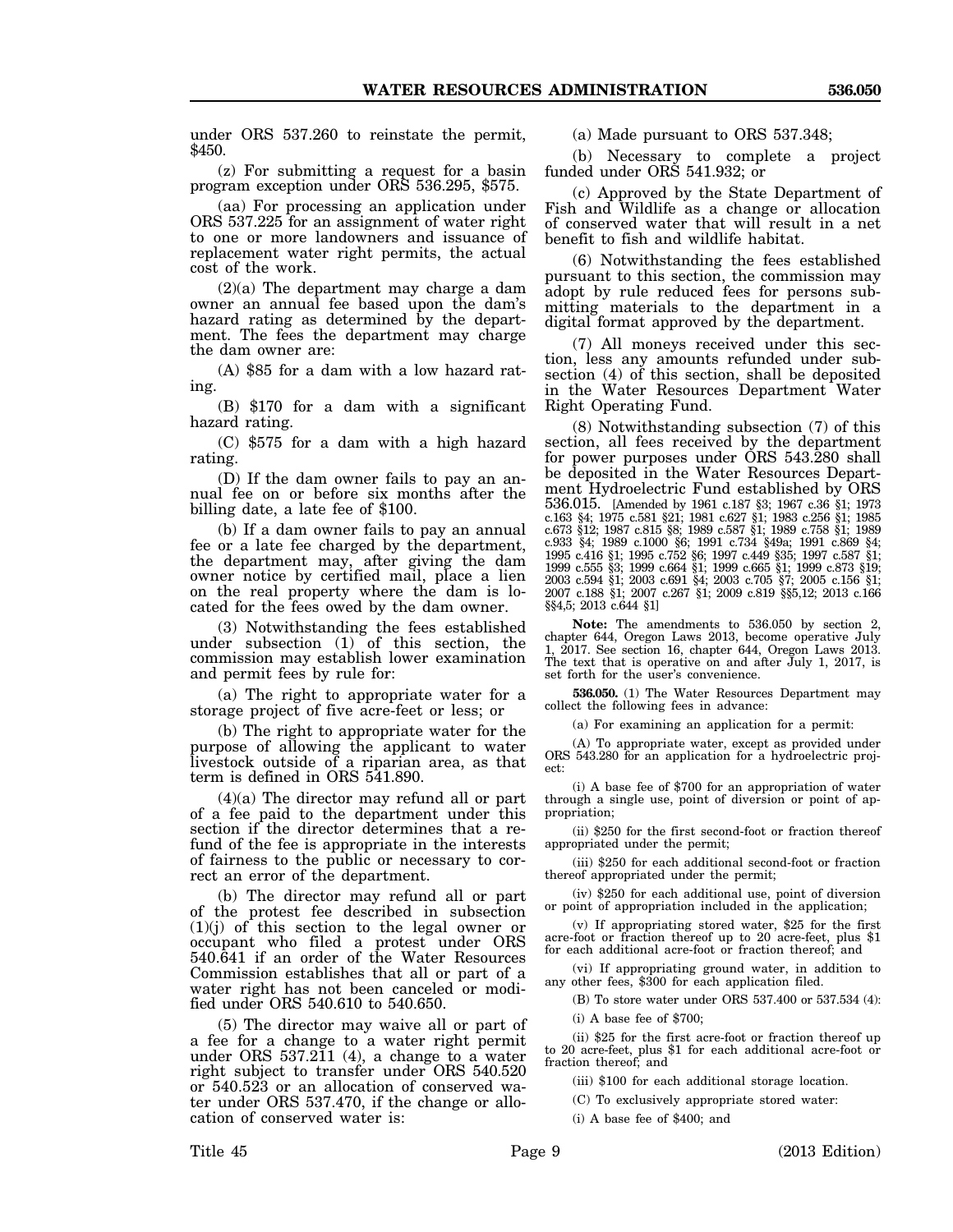(ii) \$25 for the first acre-foot or fraction thereof up to 20 acre-feet, plus \$1 for each additional acre-foot or fraction thereof.

(b) For a permit issued under ORS 537.147, 537.211, 537.409 or 537.625 to appropriate or store water:

(A) A base fee of \$400 for recording the permit; and

(B) An additional fee of \$500 if the permit is issued pursuant to a final order that contains provisions requested by the applicant for mitigating impacts to the proposed water source.

(c) For filing and recording the assignment or partial assignment of a water right application, permit or license under ORS 537.220 or 537.635, \$75.

(d) For copying records in the department, \$2 for the first page and 50 cents for each additional page.

(e) For certifying copies, documents, records or maps, \$10 for each certificate.

(f) For a blueprint copy of any map or drawing, the actual cost of the work.

(g) For a computer-generated map, the actual cost of the work.

(h) For examining an application for approval of a change to an existing water right or permit:

(A) A base fee of \$900 for a change to a single water right or permit;

(B) \$700 for each additional type of change requested;

(C) For a request for a change in place of use or type of use or for a water exchange under ORS 540.533, \$250 for each second-foot or fraction thereof requested beyond the first second-foot;

(D) \$400 for each additional water right or permit included in the application; and

(E) An additional fee of \$300 per application, if the application is for an additional point of appropriation, a change in a point of appropriation or a change from surface water to ground water or for substitution as described in ORS 540.524.

(i) For examining an application for a temporary change in place of use under ORS 540.523, for a temporary transfer under ORS 540.585 or for a temporary change in place of use, a change in the point of diversion to allow for the appropriation of ground water or a change of a primary right to a supplemental right under ORS 540.570, a base fee of \$600 for the first water right or permit, plus \$200 for each additional water right or permit included in the application and:

(A) For nonirrigation uses, \$150 for each secondfoot or fraction thereof requested beyond the first second-foot; or

(B) For irrigation uses, \$2 per acre of land irrigated or, if the application and required map are submitted to the department in a department-approved digital format, 50 cents per acre of land irrigated.

(j) For submitting a protest to the department:

(A) \$600 if the protest is by a nonapplicant; and

(B) \$300 if the protest is by an applicant.

(k) For filing an application for extension of time within which irrigation or other works shall be completed or a water right perfected, \$500.

(L) For a limited license under ORS 537.143 or 537.534 (2), the fee established by rule by the Water Resources Commission.

(m) For filing, examining and certifying a petition under ORS 541.329, \$300 plus 10 cents per acre of water involved in the application. For purposes of computing this fee, when any acreage within a quarter quarter of a section is involved, the 10 cents per acre shall apply to all acres in that quarter quarter of a section. Notwithstanding the fee amount established in this para-

graph, a district notifying the department under ORS 541.327 (4) shall pay the actual cost of filing, examining and certifying the petition.

(n) For requesting standing under ORS 537.153, 537.621 or 543A.120, \$150.

(o) For participating in a contested case proceeding under ORS 537.170, 537.622 or 543A.130, \$350.

(p) Except for an applicant, for obtaining a copy of both a proposed final order and a final order for a water right application under ORS 537.140 to 537.252, 537.505 to 537.795 or 543A.005 to 543A.300 or an extension issued under ORS 537.230, 537.248 or 537.630, \$20.

(q) For examining an application to store water under ORS 537.409:

(A) A base fee of \$300; and

(B) \$25 for each acre-foot or fraction thereof.

(r) For submitting a notice of intent under ORS 543A.030 or 543A.075, the amount established by the Water Resources Director under ORS 543A.410.

(s) For examining an application for a substitution made under ORS 540.524:

(A) A base fee of \$630 for the first well substitution; and

(B) A fee of \$300 for each additional well substitution.

(t) For examining an application for an allocation of conserved water under ORS 537.455 to 537.500:

(A) A base fee of \$850 for the first water right that is part of the allocation; and

(B) An additional fee of \$300 for each water right that is part of the allocation beyond the first water right.

(u) For submitting a water management and conservation plan pursuant to rules of the commission:

(A) \$400, if the plan is submitted by an agricultural water supplier;

(B) \$800, if the plan is submitted by a municipal water supplier serving a population of  $1,000$  or fewer persons; or

(C) \$1,600, if the plan is submitted by a municipal water supplier serving a population of more than  $1,000$ persons.

(v) For examining a new application for an instream water right lease under ORS 537.348:

(A) \$400 for an application for a lease with four or more landowners or four or more water rights; or

(B) \$250 for all other applications.

(w) For examining an application for an in-stream water right lease renewal, \$100.

(x) For submitting a claim of beneficial use under a permit or transfer having a priority date of July 9, 1987, or later, \$150.

(y) For submitting a request no later than 60 days after cancellation of a permit under ORS 537.260 to reinstate the permit, \$400.

(z) For submitting a request for a basin program exception under ORS 536.295, \$500.

(aa) For processing an application under ORS 537.225 for an assignment of water right to one or more landowners and issuance of replacement water right permits, the actual cost of the work.

(2)(a) The department may charge a dam owner an annual fee based upon the dam's hazard rating as determined by the department. The fees the department may charge the dam owner are:

(A) \$75 for a dam with a low hazard rating.

(B) \$150 for a dam with a significant hazard rating.

(C) \$500 for a dam with a high hazard rating.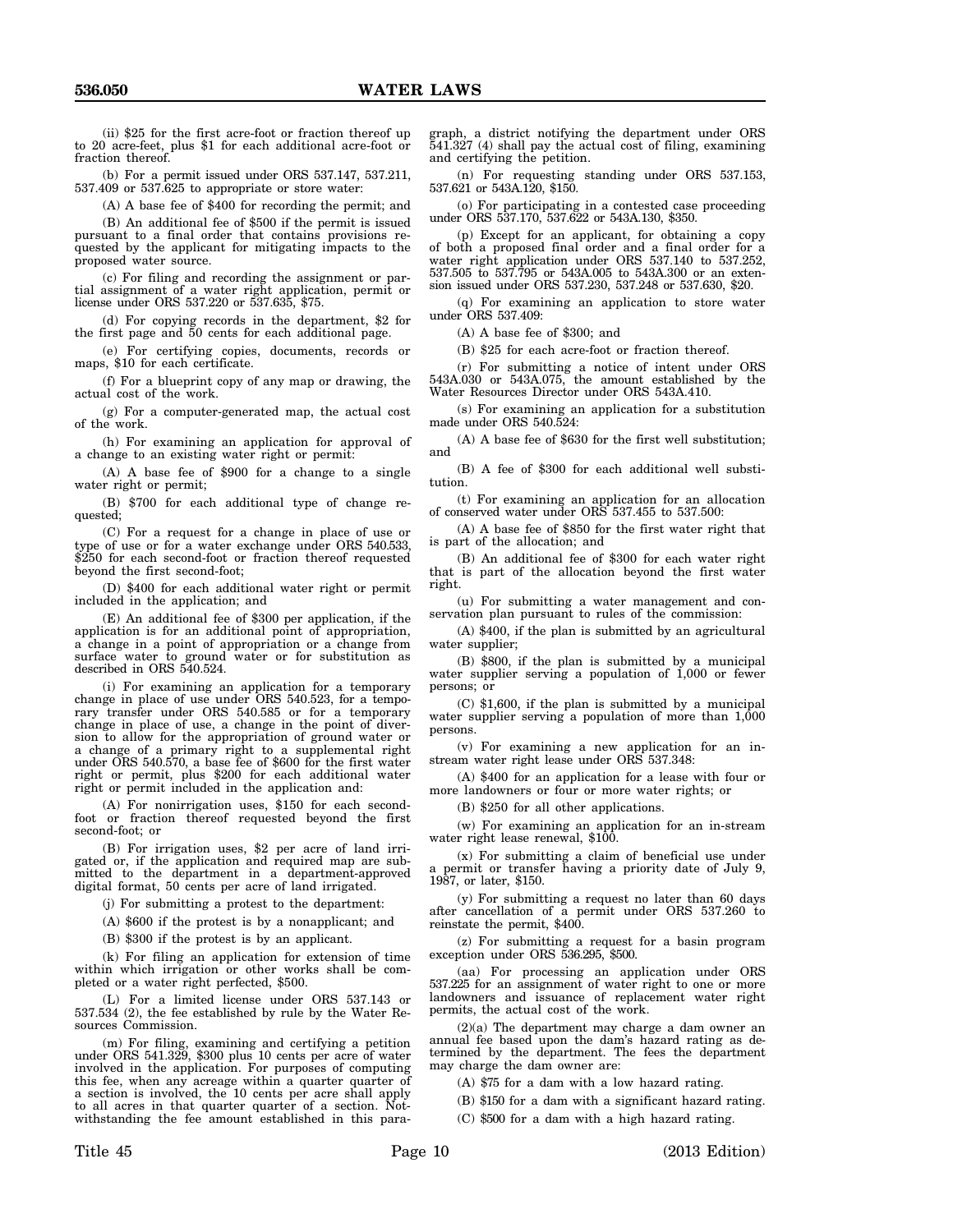(D) If the dam owner fails to pay an annual fee on or before six months after the billing date, a late fee

(b) If a dam owner fails to pay an annual fee or a late fee charged by the department, the department may, after giving the dam owner notice by certified mail, place a lien on the real property where the dam is located for the fees owed by the dam owner.

of \$100.

(3) Notwithstanding the fees established under subsection (1) of this section, the commission may establish lower examination and permit fees by rule for:

(a) The right to appropriate water for a storage project of five acre-feet or less; or

(b) The right to appropriate water for the purpose of allowing the applicant to water livestock outside of a riparian area, as that term is defined in ORS 541.890.

(4)(a) The director may refund all or part of a fee paid to the department under this section if the director determines that a refund of the fee is appropriate in the interests of fairness to the public or necessary to correct an error of the department.

(b) The director may refund all or part of the protest fee described in subsection (1)(j) of this section to the legal owner or occupant who filed a protest under ORS 540.641 if an order of the Water Resources Commission establishes that all or part of a water right has not been canceled or modified under ORS 540.610 to 540.650.

(5) The director may waive all or part of a fee for a change to a water right permit under ORS 537.211 (4), a change to a water right subject to transfer under ORS 540.520 or 540.523 or an allocation of conserved water under ORS 537.470, if the change or allocation of conserved water is:

(a) Made pursuant to ORS 537.348;

(b) Necessary to complete a project funded under ORS 541.932; or

(c) Approved by the State Department of Fish and Wildlife as a change or allocation of conserved water that will result in a net benefit to fish and wildlife habitat.

(6) Notwithstanding the fees established pursuant to this section, the commission may adopt by rule reduced fees for persons submitting materials to the department in a digital format approved by the department.

(7) All moneys received under this section, less any amounts refunded under subsection (4) of this section, shall be deposited in the Water Resources Department Water Right Operating Fund.

(8) Notwithstanding subsection (7) of this section, all fees received by the department for power purposes under ORS 543.280 shall be deposited in the Water Resources Department Hydroelectric Fund established by ORS 536.015.

**536.055 Agreements to expedite processing and review of applications, permits and other administrative matters; fees.** (1) The Water Resources Department may, with any person, enter into an agreement that sets fees to be paid to the department for the purpose of enabling the department to expedite or enhance the regulatory process to provide services voluntarily requested under the agreement. Pursuant to the agreement, the department may hire additional temporary staff members, contract for services or provide additional services to the person that are within the authority of the department to provide.

(2) Notwithstanding the fees established in ORS 536.050, as part of an agreement entered into under this section, the department may waive all or part of a fee imposed for a service.

(3) The department may not modify existing processing priorities or schedules or create processing priorities or schedules for a particular department-provided service in order to compel a person to enter into an agreement under this section. However, without violating this subsection, the department may modify its processing priorities or schedules based on the overall operating needs of the department.

(4) The department may not require that a person pay more for a service under an agreement entered into under this section than the cost to the department in providing the service to the person.

(5) The department shall review the responsibilities of the department to identify services provided by the department that are appropriate for the department to perform under the provisions of this section. Failure to identify responsibilities under this subsection does not prohibit the department from entering into agreements under this section.

(6) Fees paid under this section shall be deposited in the State Treasury to the credit of the department. Such moneys are continuously appropriated to the department for the purpose of reviewing department responsibilities to determine those services for which the authority provided in this section may be used and for fulfilling the individual agreements entered into pursuant to this section, including the processing and review of:

(a) Water right permit applications, permit extensions, permit amendments and final proof surveys;

(b) Water right exchanges and transfers; and

(c) Water management and conservation plans required by rule by the department. [2003 c.745 §2]

**536.060** [Repealed by 1971 c.734 §21]

**536.065** [1971 c.734 §77; repealed by 1985 c.673 §185] **536.070** [Amended by 1975 c.581 §21a; repealed by 1985 c.673 §185]

**536.075 Judicial review of final order of commission or department; stay of order; scope of review.** (1) Any party affected by a final order other than contested case issued by the Water Resources Commission or Water Resources Department may appeal the order to the Circuit Court of Marion County or to the circuit court of the county in which all or part of the property affected by the order is situated. The review shall be conducted according to the provisions of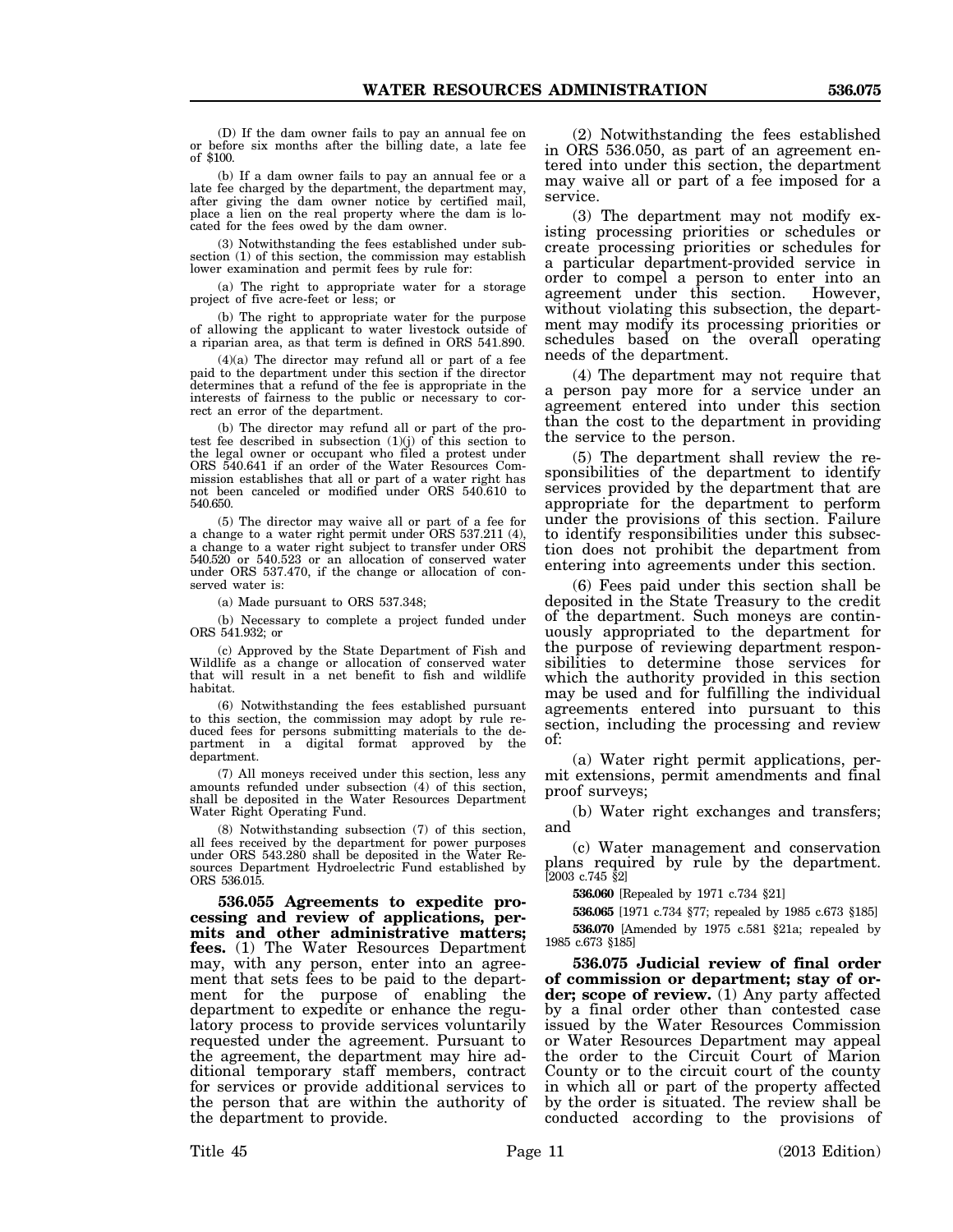ORS 183.484, 183.486, 183.497 and 183.500. A final order other than contested case issued by the Water Resources Commission or the Water Resources Department must state on the first page of the order that the order is a final order other than contested case, that the order is subject to judicial review under ORS 183.484 and that any petition for judicial review of the order must be filed within the time specified by ORS 183.484 (2). Any order other than contested case issued by the Water Resources Commission or by the Water Resources Department that does not comply with the requirements of this section is not a final order.

(2) Any party affected by a final order in a contested case issued by the Water Resources Commission or the Water Resources Department may appeal the order to the Court of Appeals.

(3) An appeal under subsection (2) of this section shall be conducted as provided in ORS 183.482 except as specifically provided in subsections (4), (5) and (6) of this section.

(4) The petition shall state the facts showing how the petitioner is adversely affected by the order and the ground or grounds upon which the petitioner contends the order should be reversed or remanded.

(5) The filing of a petition in either the circuit court or the Court of Appeals shall stay enforcement of the order of the commission or the department unless the commission or the department determines that substantial public harm will result if the order is stayed. If the commission or the department denies the stay, the denial shall be in writing and shall specifically state the substantial public harm that will result from allowing the stay.

(6) The review by the Court of Appeals under subsection (2) of this section shall be on the entire record forwarded by the commission or department. The court may remand the case for further evidence taking, correction or other necessary action. The court may affirm, reverse, modify or supplement the order appealed from, and make such disposition of the case as the court determines to be appropriate.

(7) The provisions of this section shall not apply to any proceeding under ORS 537.670 to 537.695 or ORS chapter 539.

(8) For the purposes of this section, "final order" and "contested case" have the meanings given those terms in ORS 183.310. [1985 c.673 §9; 1999 c.791 §1]

**536.080 Effect of records of former State Water Board and State Water Superintendent.** The transfer of functions from the former State Water Board and State Water Superintendent to the State Engineer, effected by chapter 283, Oregon Laws 1923, shall not impair the legal force and effect in any water right adjudication, suit, action or other proceeding before the State Engineer, or in the courts or other tribunals of the state, of the official records of, or any evidence filed with, said State Water Board or State Water Superintendent.

**536.090 Ground water advisory committee; duties; qualification; term; expenses.** (1) In carrying out the duties, functions and powers prescribed by law, the Water Resources Commission shall appoint a ground water advisory committee to:

(a) Advise the commission on all matters relating to:

(A) Rules for the development, securing, use and protection of ground water; and

(B) Licensing of well constructors, including the examination of such persons for license.

(b) Review the proposed expenditure of all revenues generated under ORS 537.762 (5). At least once each year, and before the expenditure of such funds on new program activities, the Water Resources Department and the ground water advisory committee shall develop jointly a proposed expenditure plan for concurrence by the Water Resources Commission. The plan may be modified, if necessary, upon the joint recommendation of the department and the ground water advisory committee with concurrence by the commission.

(2) The committee shall consist of nine members who represent a range of interests or expertise. At least three of the members shall be individuals actively engaged in some aspect of the water supply or monitoring well drilling industry. Members shall serve for such terms as the commission may specify. The committee shall meet at least once every three months and at other times and places as the commission may specify.

(3) A member of the committee shall not receive compensation, but at the discretion of the commission may be reimbursed for travel expenses incurred, subject to ORS 292.495. [1977 c.749 §2; 1981 c.416 §9; 1985 c.673 §18; 1991 c.925 §1; 1993 c.774 §1]

**536.100** [1985 c.666 §1; 1989 c.904 §67; repealed by 1995 c.690 §§25,26]

**536.104** [Formerly 536.110; repealed by 1995 c.690 §§25,26]

**536.108** [Formerly 536.120; 1989 c.833 §52; 1995 c.690 §9; renumbered 468B.162 in 1995]

**536.110** [1985 c.666 §2; renumbered 536.104 in 1989]

**536.112** [Formerly 536.130; 1995 c.690 §10; renumbered 468B.164 in 1995]

**536.116** [Formerly 536.140; repealed by 1995 c.690 §§25,26]

**536.120** [1985 c.666 §3; 1989 c.833 §52; renumbered 536.108 in 1989]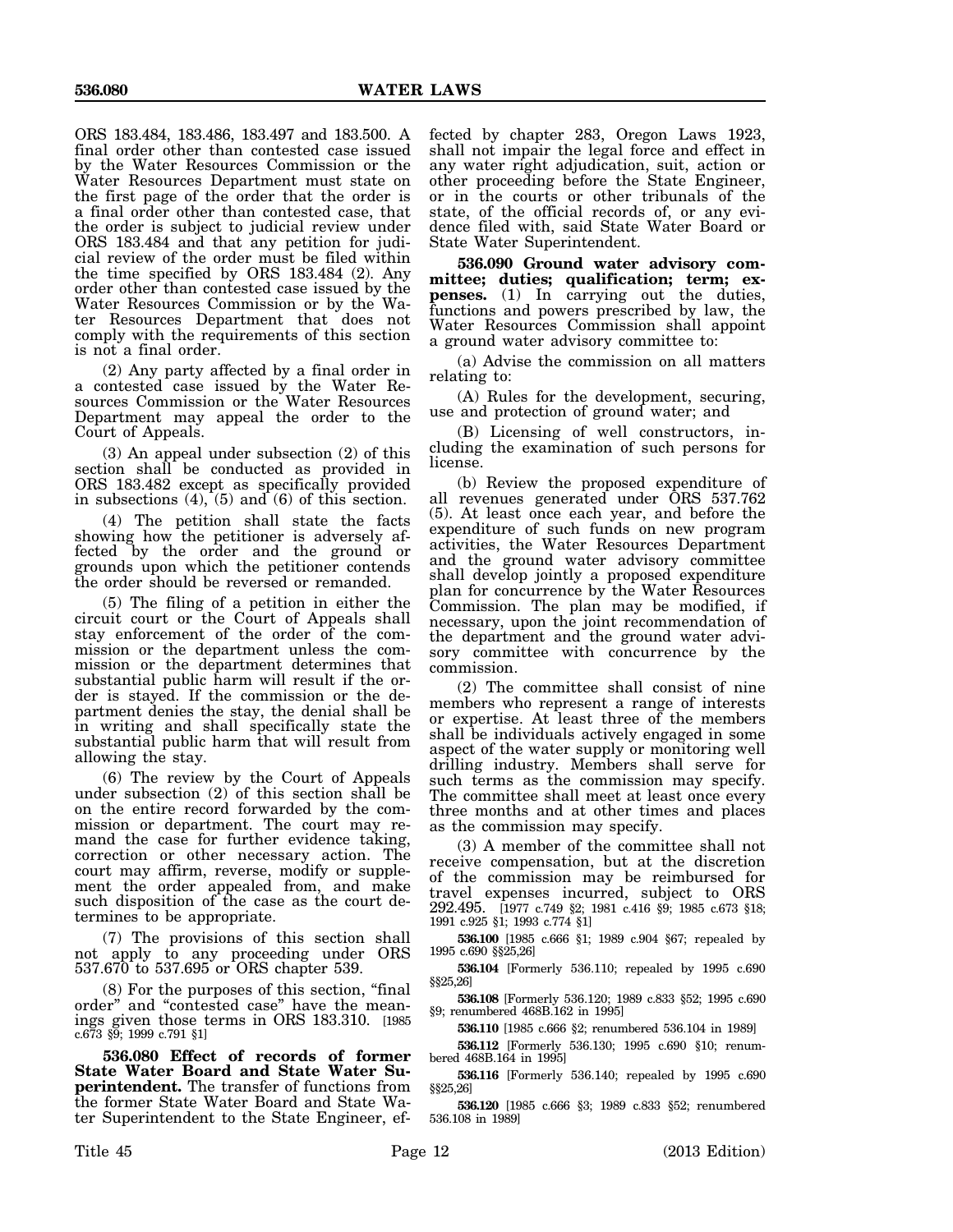**536.121** [Formerly 536.150; repealed by 1995 c.690 §§25,26]

**536.125** [1989 c.833 §20; 1995 c.79 §301; 1995 c.690 §11; renumbered 468B.167 in 1995]

**536.129** [1989 c.833 §21; 1995 c.690 §12; renumbered 468B.169 in 1995]

**536.130** [1985 c.666 §4; renumbered 536.112 in 1989]

**536.133** [1989 c.833 §22; 1995 c.690 §13; renumbered 468B.171 in 1995]

**536.137** [1989 c.833 §24; 1995 c.690 §14; renumbered 468B.166 in 1995]

**536.140** [1987 c.409 §§1,2; renumbered 536.116 in 1989] **536.141** [1989 c.833 §34; 1995 c.690 §15; renumbered

468B.177 in 1995] **536.145** [1989 c.833 §35; 1995 c.690 §16; renumbered 468B.179 in 1995]

**536.149** [1989 c.833 §39; renumbered 468B.183 in 1995] **536.150** [1987 c.409 §3; renumbered 536.121 in 1989]

**536.153** [1989 c.833 §40; 1995 c.690 §17; renumbered 468B.182 in 1995]

**536.157** [1989 c.833 §41; 1993 c.18 §127; 1995 c.690 §18; renumbered 468B.184 in 1995]

**536.161** [1989 c.833 §42; renumbered 468B.186 in 1995] **536.165** [1989 c.833 §43; 1995 c.690 §19; renumbered 468B.187 in 1995]

**536.169** [1989 c.833 §44; 1995 c.690 §20; renumbered 468B.188 in 1995]

**536.210** [1955 c.707 §2; 1965 c.355 §1; 1975 c.581 §22; repealed by 1985 c.673 §185]

## **WATER RESOURCES POLICIES AND PROGRAMS**

**536.220 Policy on water resources generally; integrated state water resources strategy.** (1) The Legislative Assembly recognizes and declares that:

(a) The maintenance of the present level of the economic and general welfare of the people of this state and the future growth and development of this state for the increased economic and general welfare of the people thereof are in large part dependent upon a proper utilization and control of the water resources of this state, and such use and control is therefore a matter of greatest concern and highest priority.

(b) A proper utilization and control of the water resources of this state can be achieved only through a coordinated, integrated state water resources policy, through plans and programs for the development of such water resources and through other activities designed to encourage, promote and secure the maximum beneficial use and control of such water resources, all carried out by a single state agency.

(c) The economic and general welfare of the people of this state have been seriously impaired and are in danger of further impairment by the exercise of some singlepurpose power or influence over the water resources of this state or portions thereof by

each of a large number of public authorities, and by an equally large number of legislative declarations by statute of single-purpose policies with regard to such water resources, resulting in friction and duplication of activity among such public authorities, in confusion as to what is primary and what is secondary beneficial use or control of such water resources and in a consequent failure to utilize and control such water resources for multiple purposes for the maximum beneficial use and control possible and necessary.

(2) The Legislative Assembly, therefore, finds that:

(a) It is in the interest of the public welfare that a coordinated, integrated state water resources policy be formulated and means provided for its enforcement, that plans and programs for the development and enlargement of the water resources of this state be devised and promoted and that other activities designed to encourage, promote and secure the maximum beneficial use and control of such water resources and the development of additional water supplies be carried out by a single state agency that, in carrying out its functions, shall give proper and adequate consideration to the multiple aspects of the beneficial use and control of such water resources with an impartiality of interest except that designed to best protect and promote the public welfare generally.

(b) The state water resources policy shall be consistent with the goal set forth in ORS 468B.155.

(3)(a) The Water Resources Department shall develop an integrated state water resources strategy to implement the state water resources policy specified in subsection (2) of this section. The department shall design the strategy to meet Oregon's in-stream and out-of-stream water needs.

(b) The Water Resources Department shall work in close cooperation with the Department of Environmental Quality and the State Department of Fish and Wildlife to develop the integrated state water resources strategy in consultation with other state, local and federal agencies, with other states, with Indian tribes, with stakeholders and with the public.

(c) The Water Resources Department, in close cooperation with the Department of Environmental Quality and the State Department of Fish and Wildlife, shall develop data on an ongoing basis to forecast Oregon's in-stream and out-of-stream water needs, including but not limited to in-stream, underground water, human consumption and water supply needs, for the purpose of developing and updating the integrated state water resources strategy.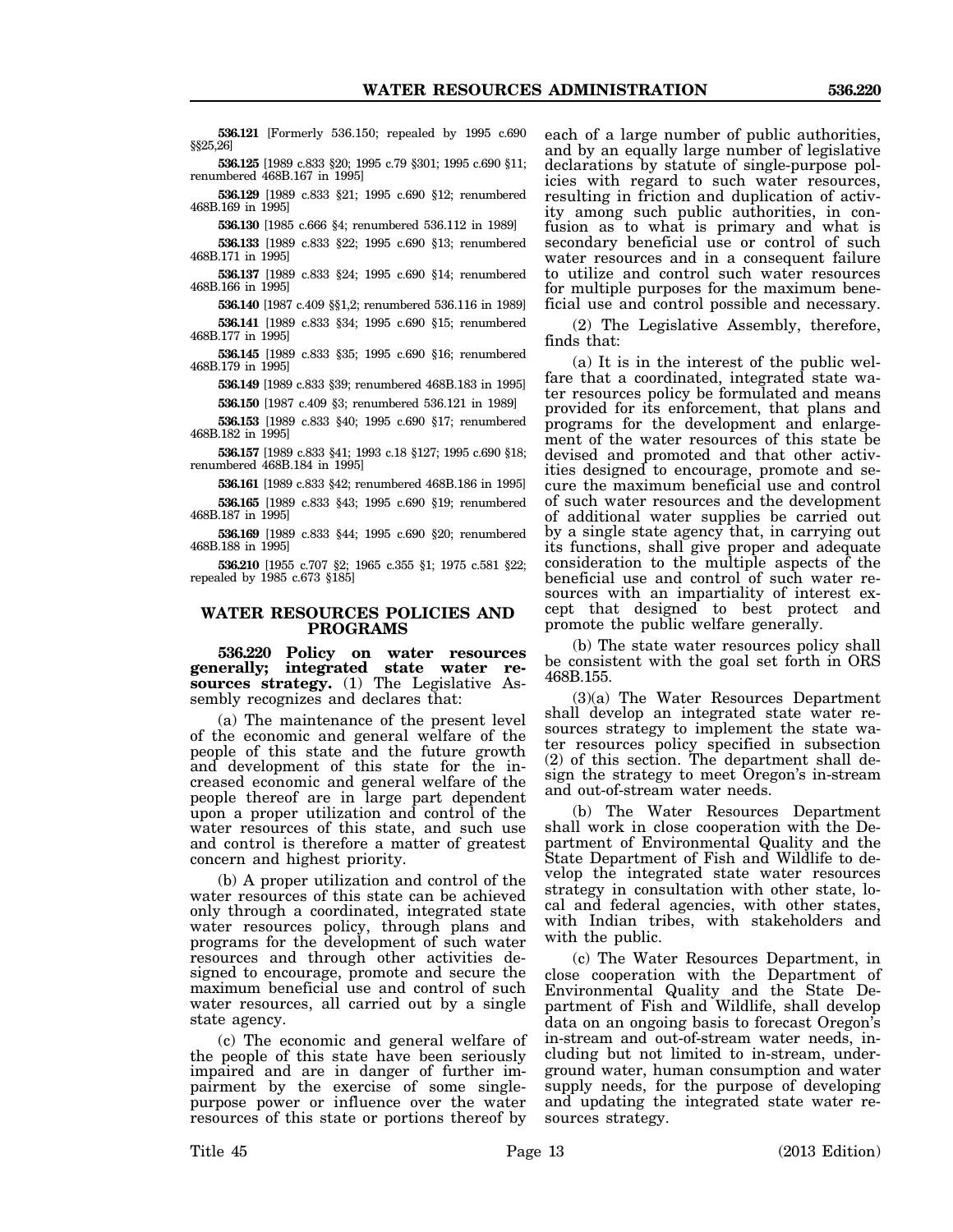(d) The integrated state water resources strategy shall describe the following:

(A) Oregon's in-stream and out-of-stream water needs, including but not limited to ecosystem services, water quality and water supply needs.

(B) Objectives of the strategy.

(C) Actions that are designed to achieve the objectives of the strategy.

(D) Plans related to the challenges presented by climate change.

(E) Provisions to ensure communication and partnership with key stakeholders.

(F) Specific functions and roles to be played by state agencies, including but not limited to the State Department of Agriculture, the State Forestry Department, the Department of Human Services, the Oregon Business Development Department, the Department of Land Conservation and Development, the Oregon Watershed Enhancement Board, the State Parks and Recreation Department, the Department of State Lands and other relevant state agencies.

(G) Public policy options and recommendations.

(H) Relevant strategy factors, including but not limited to population growth and land use change.

(I) Recommendations of the Water Resources Department regarding the continuous monitoring of climate change effects on Oregon's water supply and regarding water user actions that are necessary to address climate change.

(e)(A) The Water Resources Commission shall give the Environmental Quality Commission, the State Department of Agriculture and the State Department of Fish and Wildlife notice of the integrated state water resources strategy prior to adoption of the strategy. The strategy shall take effect upon adoption by the Water Resources Commission.

(B) The Water Resources Commission shall review and update the integrated state water resources strategy every five years. The Water Resources Commission shall give notice to the Environmental Quality Commission, the State Department of Agriculture and the State Department of Fish and Wildlife prior to adopting any revisions of the strategy. Revisions of the strategy shall take effect upon the Water Resources Commission's adoption of the revised strategy by reference in rule.

(4) This section does not limit the authority granted the Environmental Quality Commission or the Department of Environmental Quality under ORS chapter 468B. [1955 c.707 §1; 1989 c.833 §53; 2009 c.907 §44; 2013 c.1 §76]

**536.230** [1955 c.707 §3; 1969 c.695 §12; repealed by 1975 c.581 §29]

**536.231 Commission to devise plans and programs for development of water resources.** The Water Resources Commission shall devise plans and programs for the development of the water resources of this state in such a manner as to encourage, promote and secure the maximum beneficial use and control thereof. [Formerly 536.430]

**536.235 Policy on minimum streamflows.** It is the policy of the State of Oregon that establishment of minimum perennial streamflows is a high priority of the Water Resources Commission and the Water Resources Department. [1983 c.796 §2; 1985 c.673 §13]

**536.238 Policy on water storage facilities.** (1) The Legislative Assembly finds and declares that:

(a) The water resources of the state are critical to the economic and recreational well-being of the people of Oregon.

(b) The future vitality of the state's economy depends on immediate planning to insure future availability of water resources.

(c) Measures to insure adequate water resources to meet the needs of future generations of Oregonians must be pursued.

(d) The potential for a future shortage of water poses serious risks to public health, safety and welfare and therefore is a matter of statewide concern.

(2) Therefore, the Legislative Assembly, in addressing the problem of how to insure adequate water resources for in-stream and out-of-stream uses in the future, declares that it is a high priority of the state to both:

(a) Develop environmentally acceptable and financially feasible multipurpose water storage facilities; and

(b) Enhance watershed storage capacity through natural processes using nonstructural means. [1993 c.386 §1]

**Note:** 536.238 was enacted into law by the Legislative Assembly but was not added to or made a part of ORS chapter 536 or any series therein by legislative action. See Preface to Oregon Revised Statutes for further explanation.

**536.240** [1955 c.707 §4; 1969 c.314 §63; repealed by 1975 c.581 §29]

**536.241 Policy on water supply.** (1) The Legislative Assembly finds that the availability of an adequate water supply is essential to the continued health and safety of all Oregonians.

(2) The Legislative Assembly declares that it is the policy of the State of Oregon to ensure a water supply sufficient to meet the needs of existing and future beneficial uses of water, and to adequately manage the state's water resources. Further, in recogni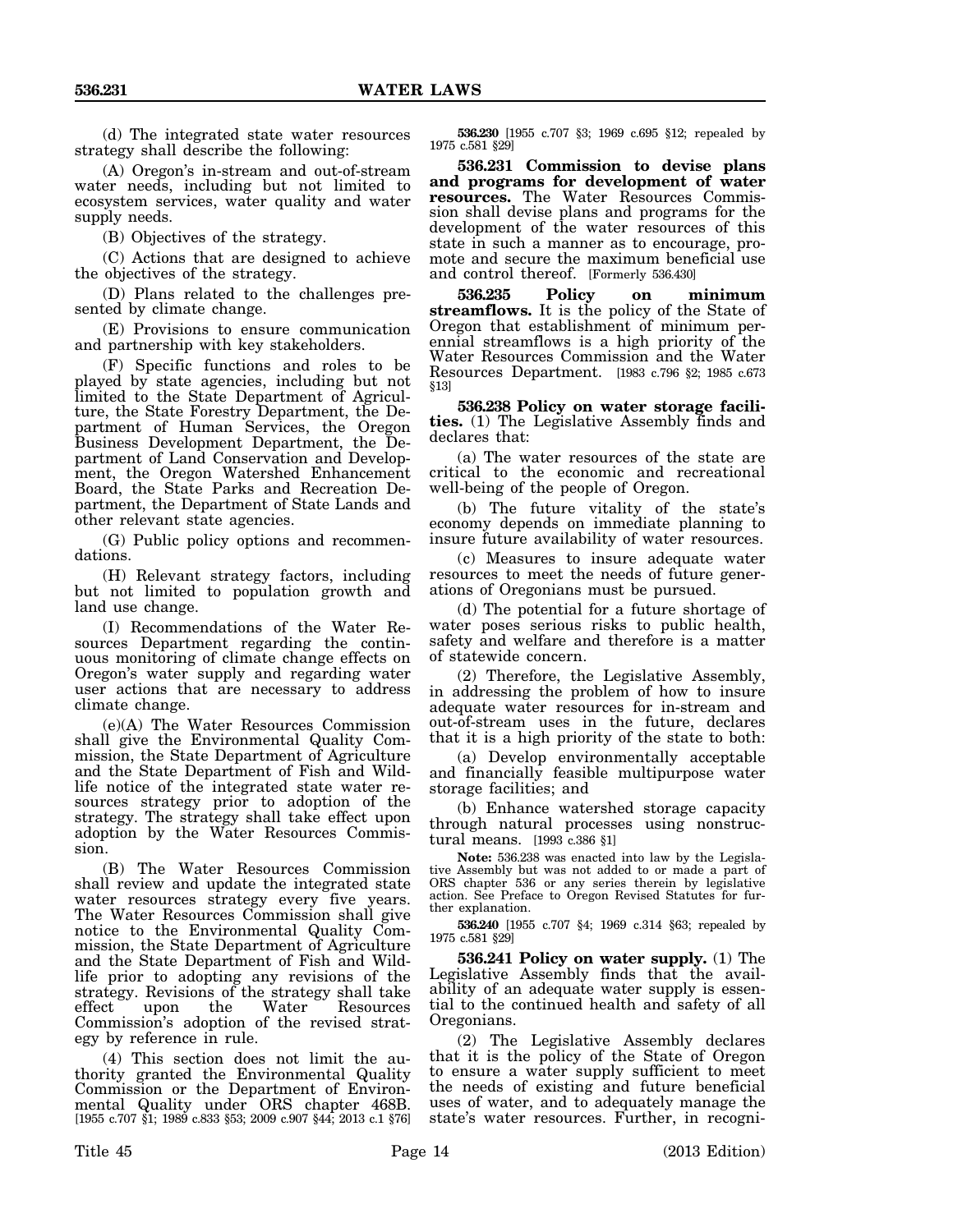tion of this policy, the Legislative Assembly declares that the planning and management of the water resources of this state shall be conducted in a consistent and coordinated manner. [1999 c.984 §2]

**Note:** 536.241 was added to and made a part of ORS chapter 536 by legislative action but was not added to any smaller series therein. See Preface to Oregon Revised Statutes for further explanation.

**536.250** [1955 c.707 §5; 1969 c.706 §64f; repealed by 1975 c.581 §29]

**536.260** [1955 c.707 §6; repealed by 1975 c.581 §29]

**536.265** [1967 c.157 §2; 1975 c.581 §23; repealed by 1985 c.673 §185]

**536.270** [1955 c.707 §7; repealed by 1975 c.581 §29]

**536.280** [1955 c.707 §8; repealed by 1971 c.418 §23]

**536.290** [1955 c.707 §9; 1967 c.156 §1; repealed by 1975 c.581 §29]

**536.295 Conditions for consideration of application for use not classified in basin program; rules.** (1) Notwithstanding any provision of ORS 536.300 or 536.340, the Water Resources Commission may allow the Water Resources Department to consider an application to appropriate water for a use not classified in the applicable basin program if the use:

(a) Will be of short duration during each year;

(b) Will be for a continuous period of no longer than five years;

(c) Is largely nonconsumptive in nature and not likely to be regulated for other water rights;

(d) Is necessary to ensure public health, welfare and safety;

(e) Is necessary to avoid extreme hardship;

(f) Will provide a public benefit such as riparian or watershed improvement; or

(g) Is of an unusual nature not likely to recur in the basin, and unlikely to have been within the uses considered by the commission in classifying the uses presently allowed in the applicable basin program including but not limited to:

(A) Exploratory thermal drilling;

(B) Heat exchange;

(C) Maintaining water levels in a sewage lagoon; or

(D) Facilitating the watering of livestock away from a river or stream.

(2) A permit granted on or before January 1, 1993, for a quasi-municipal use of water shall be considered a permit for a classified use under ORS 536.340 if at the time the application was submitted or the permit was granted, the basin program identified municipal use as a classified use.

(3) The commission by rule may determine the specific uses permitted within a classified use.

(4) In making the determination under subsection (1) of this section, the commission shall evaluate whether the proposed use is consistent with the general policies established in the applicable basin program.

(5) The Water Resources Department shall process and evaluate an application allowed by the commission under subsections (1) to (4) of this section in the same manner as any other water right application, including determining whether the proposed use would result in injury to an existing water right. [1989 c.9 §1; 1993 c.591 §1; 1999 c.703 §1]

**536.300 Formulation of state water resources program; public hearing in affected river basin.** (1) The Water Resources Commission shall proceed as rapidly as possible to study: Existing water resources of this state; means and methods of conserving and augmenting such water resources; existing and contemplated needs and uses of water for domestic, municipal, irrigation, power development, industrial, mining, recreation, wildlife, and fish life uses and for pollution abatement, all of which are declared to be beneficial uses, and all other related subjects, including drainage, reclamation, floodplains and reservoir sites.

(2) Based upon said studies and after an opportunity to be heard has been given to all other state agencies which may be concerned, the commission shall progressively formulate an integrated, coordinated program for the use and control of all the water resources of this state and issue statements thereof.

(3) The commission may adopt or amend a basin program only after holding at least one public hearing in the affected river basin. After the commission itself conducts one public hearing in the affected river basin, the commission may delegate to the Water Resources Director the authority to conduct additional public hearings in the affected river basin. [1955 c.707 §10(1), (2); 1965 c.355 §2; 1985 c.673 §14]

**536.310 Purposes and policies to be considered in formulating state water resources program.** In formulating the water resources program under ORS 536.300 (2), the Water Resources Commission shall take into consideration the purposes and declarations enumerated in ORS 536.220 and also the following additional declarations of policy:

(1) Existing rights, established duties of water, and relative priorities concerning the use of the waters of this state and the laws governing the same are to be protected and preserved subject to the principle that all of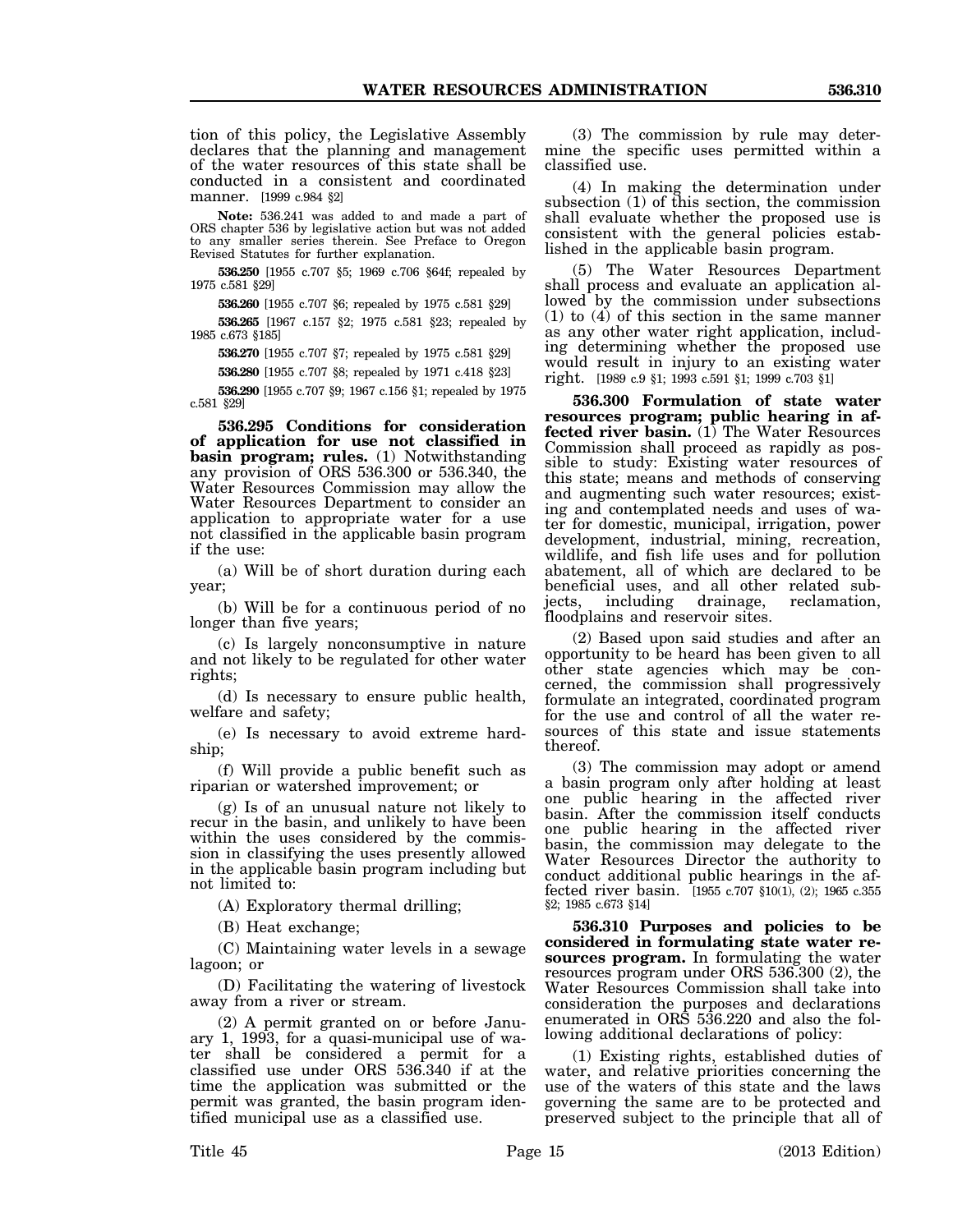the waters within this state belong to the public for use by the people for beneficial purposes without waste;

(2) It is in the public interest that integration and coordination of uses of water and augmentation of existing supplies for all beneficial purposes be achieved for the maximum economic development thereof for the benefit of the state as a whole;

(3) That adequate and safe supplies be preserved and protected for human consumption, while conserving maximum supplies for other beneficial uses;

(4) Multiple-purpose impoundment structures are to be preferred over single-purpose structures; upstream impoundments are to be preferred over downstream impoundments. The fishery resource of this state is an important economic and recreational asset. In the planning and construction of impoundment structures and milldams and other artificial obstructions, due regard shall be given to means and methods for its protection;

(5) Competitive exploitation of water resources of this state for single-purpose uses is to be discouraged when other feasible uses are in the general public interest;

(6) In considering the benefits to be derived from drainage, consideration shall also be given to possible harmful effects upon ground water supplies and protection of wildlife;

(7) The maintenance of minimum perennial streamflows sufficient to support aquatic life, to minimize pollution and to maintain recreation values shall be fostered and encouraged if existing rights and priorities under existing laws will permit;

(8) Watershed development policies shall be favored, whenever possible, for the preservation of balanced multiple uses, and project construction and planning with those ends in view shall be encouraged;

(9) Due regard shall be given in the planning and development of water recreation facilities to safeguard against pollution;

(10) It is of paramount importance in all cooperative programs that the principle of the sovereignty of this state over all the waters within the state be protected and preserved, and such cooperation by the commission shall be designed so as to reinforce and strengthen state control;

(11) Local development of watershed conservation, when consistent with sound engineering and economic principles, is to be promoted and encouraged;

(12) When proposed uses of water are in mutually exclusive conflict or when available supplies of water are insufficient for all who desire to use them, preference shall be given to human consumption purposes over all other uses and for livestock consumption, over any other use, and thereafter other beneficial purposes in such order as may be in the public interest consistent with the principles of chapter 707, Oregon Laws 1955, under the existing circumstances; and

(13) Notwithstanding any other provision of this section, when available supplies of water are insufficient in the South Umpqua River to provide for both the needs of human consumption pursuant to a municipal water right and the maintenance of previously established minimum streamflows, preference shall be given to the municipal needs if the municipality adopts and enforces an ordinance restricting use of the water so obtained to direct human consumption uses. [1955 c.707 §10(3); 1979 c.170 §1; 1987 c.546 §1]

**Note:** The Legislative Counsel has not, pursuant to 173.160, undertaken to substitute specific ORS references for the words "chapter 707, Oregon Laws 1955," in 536.310 and 536.330. Chapter 707, Oregon Laws 1955, enacted into law and amended the ORS sections which may be found by referring to the 1955 Comparative Section Table located in Volume 20 of Oregon Revised Statutes.

**536.315 Designation of exact land areas included within auxiliary lands.** As part of the water resources policy statement authorized under ORS 536.300, the Water Resources Commission may designate the exact land areas included within the auxiliary lands described in ORS 536.007. [1965 c.355 §4; 1985 c.673 §179; 1987 c.158 §114]

**536.320 Limitation of powers of commission.** The Water Resources Commission shall not have power:

(1) To interfere with, supervise or control the internal affairs of any state agency or public corporation;

(2) To modify, set aside or alter any existing right to use water or the priority of such use established under existing laws; or

(3) To modify or amend any standard or policy as prescribed in ORS 536.310 nor to adopt any rule or regulation in conflict therewith. [1955 c.707 §10(4)]

**536.325** [1979 c.319 §2; 1983 c.796 §4; 1985 c.673 §15; repealed by 1997 c.212 §1]

**536.330 Water Resources Act as supplemental to and including existing statutes.** Chapter 707, Oregon Laws 1955, shall be construed by the Water Resources Commission as supplemental to existing statutes and not in lieu thereof except to the extent that existing statutes are expressly amended or repealed by chapter 707, Oregon Laws 1955. ORS 536.220 to 536.540 and the authority of the Water Resources Department thereunder shall include all laws now existing or hereinafter enacted that relate to or affect the use and control of the water re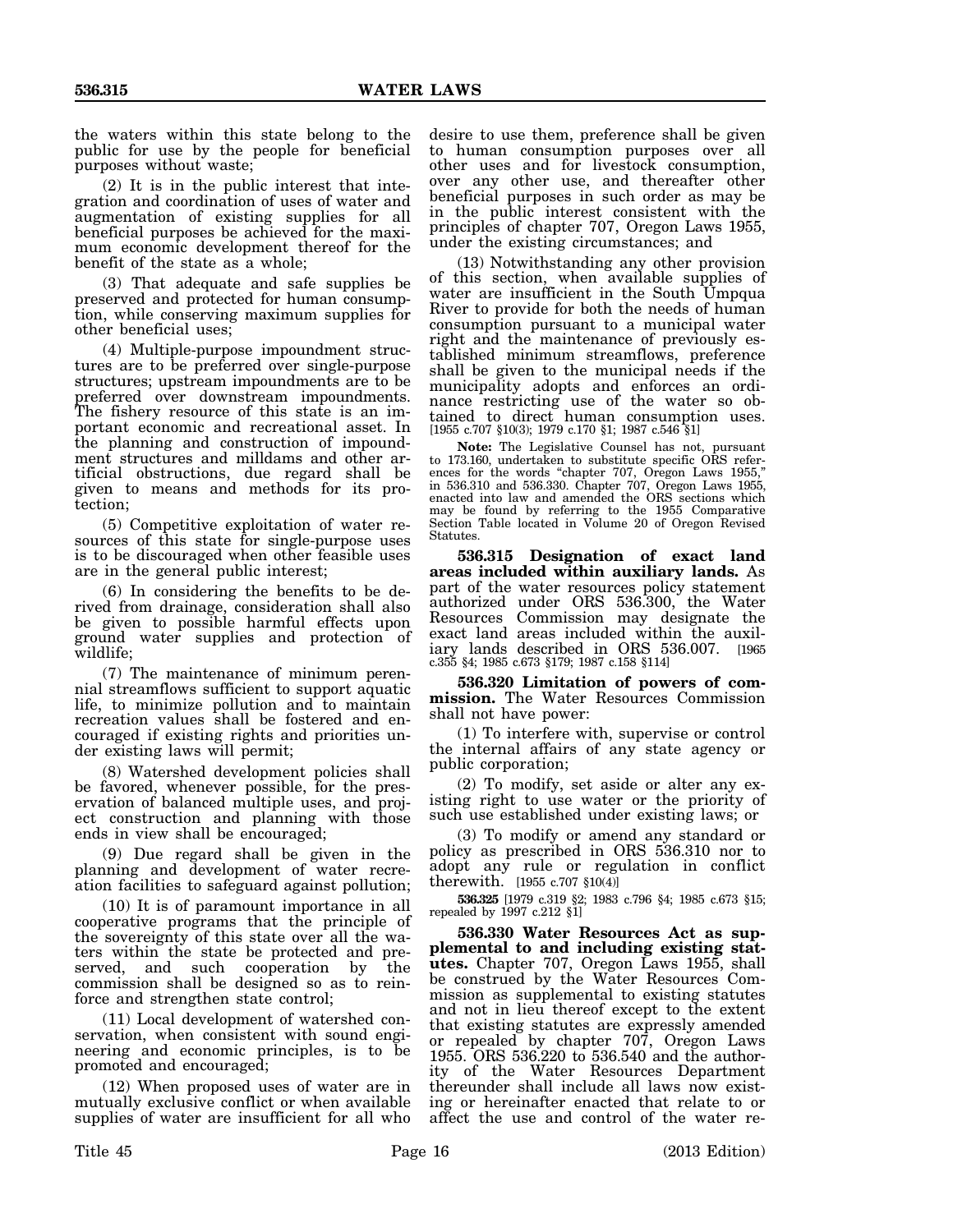sources of this state. [1955 c.707 §10(5); 1963 c.415 §1; 1975 c.581 §24; 1985 c.673 §180]

**Note:** See note under 536.310.

**536.340 Classification of water as to highest and best use and quantity of use; enforcement of laws concerning loss of water rights; prescribing preferences for future uses.** (1) Subject at all times to existing rights and priorities to use waters of this state, the Water Resources Commission:

(a) May, by a water resources statement referred to in ORS 536.300 (2), classify and reclassify the lakes, streams, underground reservoirs or other sources of water supply in this state as to the highest and best use and quantities of use thereof for the future in aid of an integrated and balanced program for the benefit of the state as a whole. The commission may so classify and reclassify portions of any such sources of water supply separately. Classification or reclassification of sources of water supply as provided in this subsection has the effect of restricting the use and quantities of use thereof to the uses and quantities of uses specified in the classification or reclassification, and no other uses or quantities of uses except as approved by the commission under ORS 536.370 to 536.390 or as accepted by the commission under ORS 536.295. Restrictions on use and quantities of use of a source of water supply resulting from a classification or reclassification under this subsection shall apply to the use of all waters of this state affected by the classification or reclassification, and shall apply to uses listed in ORS 537.545 that are initiated after the classification or reclassification that imposes the restriction.

(b) Shall diligently enforce laws concerning cancellation, release and discharge of excessive unused claims to waters of this state to the end that such excessive and unused amounts may be made available for appropriation and beneficial use by the public.

(c) May, by a water resources statement referred to in ORS 536.300 (2) and subject to the preferential uses named in ORS 536.310 (12), prescribe preferences for the future for particular uses and quantities of uses of the waters of any lake, stream or other source of water supply in this state in aid of the highest and best beneficial use and quantities of use thereof. In prescribing such preferences the commission shall give effect and due regard to the natural characteristics of such sources of water supply, the adjacent topography, the economy of such sources of water supply, the economy of the affected area, seasonal requirements of various users of such waters, the type of proposed use as between consumptive and nonconsumptive uses and other pertinent data.

(2) In classifying or reclassifying a source of water supply or prescribing preferences for the future uses of a source of water supply under subsection (1) of this section, the commission shall:

(a) Comply with the requirements set forth in the Water Resources Department coordination program developed pursuant to ORS 197.180; and

(b) Cause notice of the hearing held under ORS 536.300 (3) to be published in a newspaper of general circulation once each week for two successive weeks in each county:

(A) In which waters affected by the action of the commission under subsection (1) of this section are located; or

(B) That is located within the basin under consideration.

(3) Before beginning any action under subsection (2) of this section that would limit new ground water uses that are exempt under ORS 537.545 from the requirement to obtain a water right, the commission shall:

(a) Review the proposed action to determine whether the proposal is consistent with ORS 537.780;

(b) Provide an opportunity for review by:

(A) Any member of the Legislative Assembly who represents a district where the proposed action would apply; and

(B) Any interim committee of the Legislative Assembly responsible for water-related issues; and

(c) Receive and consider a recommendation on the proposal from the ground water advisory committee appointed under ORS 536.090. [1955 c.707 §10(6); 1963 c.414 §1; 1989 c.9 §2; 1989 c.833 §54; 1997 c.510 §1; 2011 c.52 §1]

**536.350 Delivery of water resources statement to certain public bodies; effect.** The Water Resources Commission shall deliver a copy of each water resources statement referred to in ORS 536.300 (2) to each state agency or public corporation of this state which may be concerned with or which may carry on activities likely to affect the use or control of the water resources of this state. Each state agency or public corporation of this state which receives a copy of a water resources statement shall give to the commission a receipt for the water resources statement. A copy of any such statement duly certified by the Water Resources Director to be a full, true and correct copy shall be received in evidence in any court in the state and if the certificate recites that a copy of the statement was delivered to a particular state agency or public corporation of this state, it shall be presumed that the same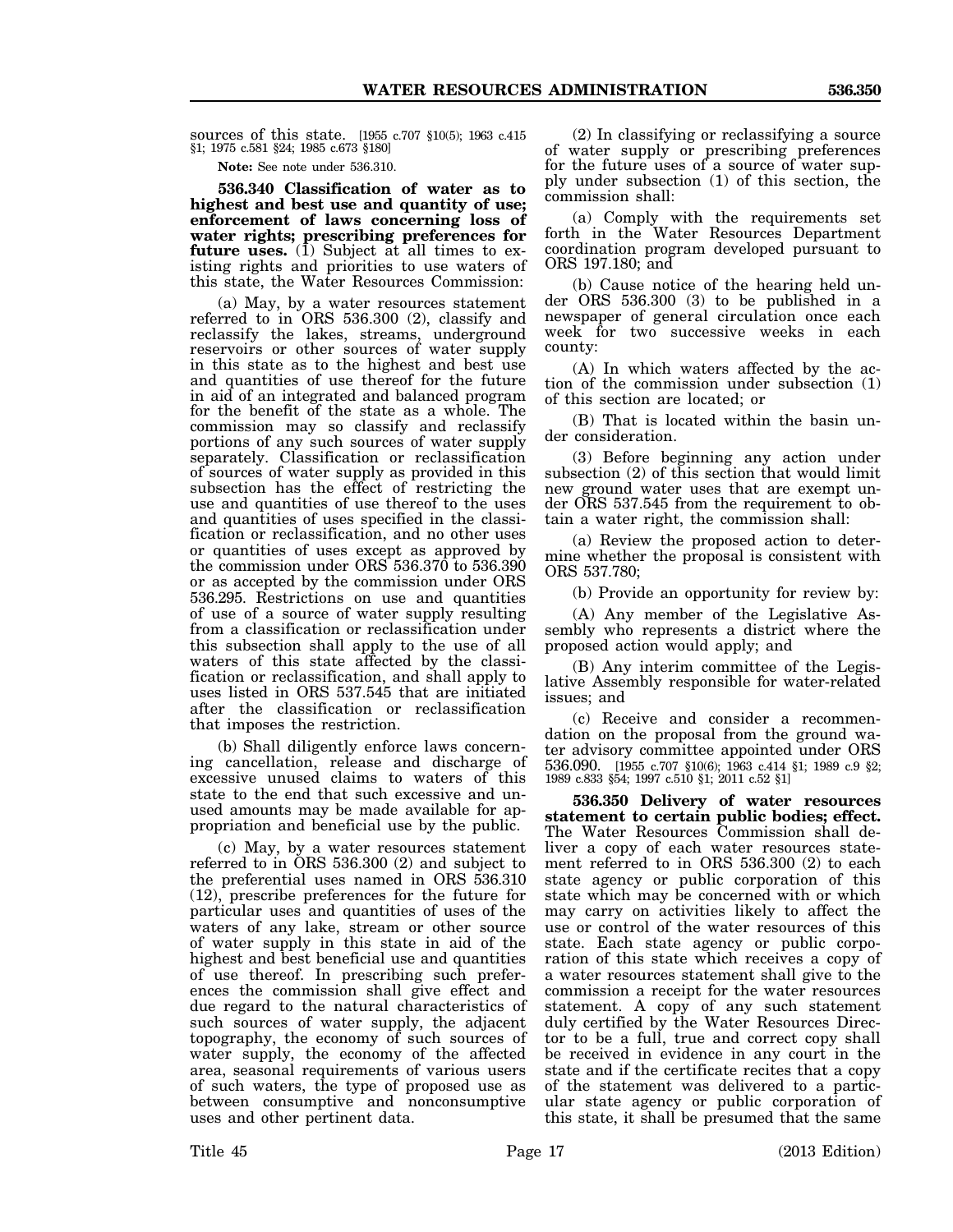was actually delivered as stated in the certificate. [1955 c.707 §10(7); 1985 c.673 §16]

**536.360 State agencies and public corporations to conform to statement of state water resources policy.** In the exercise of any power, duty or privilege affecting the water resources of this state, every state agency or public corporation of this state shall give due regard to the statements of the Water Resources Commission and shall conform thereto. No exercise of any such power, duty or privilege by any such state agency or public corporation which would tend to derogate from or interfere with the state water resources policy shall be lawful. [1955 c.707 §11]

**536.370 Exercise of power in conflict with state water resources policy not effective until approved by commission.** (1) No exercise by any state agency or public corporation of this state which has received a copy of a state water resources statement as provided in ORS 536.350, of any power, duty or privilege, including the promulgating or undertaking of any order, rule, regulation, plan, program, policy, project or any other activity, which would in any way conflict with the state water resources policy as set forth in the statement, shall be effective or enforceable until approved by the Water Resources Commission as provided in subsection (2) of this section.

(2) The exercise of any power, duty or privilege referred to in subsection (1) of this section shall be deemed approved by the commission if:

(a) The commission grants its approval as provided in ORS 536.390; or

(b) The commission does not notify the state agency or public corporation within 30 days after the filing of the notification as provided in ORS 536.380 (1) of the intention of the commission to review the proposed exercise of the power, duty or privilege; or

(c) The commission grants its approval as provided in ORS 536.380 (4). [1955 c.707 §12]

**536.380 Notification to commission of proposed exercise of power involving water resources required; review and determination by commission.** (1) Except as otherwise provided in ORS 536.390, whenever any state agency or public corporation of this state which has received a copy of a state water resources statement as provided in ORS 536.350, proposes to exercise any power, duty or privilege referred to in ORS 536.370 (1), it shall first file with the Water Resources Commission a notification of the proposed exercise. The notification shall be in such form and shall contain a description of the proposed exercise and such other information as the commission may require.

The notification shall be a public record in the office of the commission.

(2) Within 30 days after the filing of the notification as provided in subsection (1) of this section, the commission shall notify the state agency or public corporation of the intention of the commission to review the proposed exercise of the power, duty or privilege, if:

(a) The commission, in its discretion, determines that a review should be undertaken; or

(b) A protest against the proposed exercise is filed with the commission within 25 days after the filing of the notification as provided in subsection (1) of this section by any person, state agency or public corporation of this state or agency of the federal government.

(3) The commission, in its discretion, may hold a public hearing on the proposed exercise of the power, duty or privilege. The commission shall determine the time and place of the public hearing, and shall give written notice thereof to the state agency or public corporation whose proposed exercise of a power, duty or privilege is being reviewed and to each protestant under subsection  $(2)(b)$  of this section, if any, at least 10 days prior to the hearing. Notice of the hearing shall also be published in at least one issue each week for at least two consecutive weeks prior to the hearing in a newspaper of general circulation published in each county in which the proposed exercise of the power, duty or privilege is to take place or be effective.

(4) After the commission has notified the state agency or public corporation of the intention of the commission to review the proposed exercise of the power, duty or privilege as provided in subsection (2) of this section, the commission shall undertake the review and proceed therewith with reasonable diligence. At the conclusion of the review the commission shall make a determination approving the proposed exercise, approving the proposed exercise subject to conditions specified in the determination or disapproving the proposed exercise. A copy of the determination by the commission shall be delivered to the state agency or public corporation whose proposed exercise of a power, duty or privilege was reviewed and to each protestant under subsection (2)(b) of this section, if any.  $[1955 \text{ c} \cdot 707 \text{ §}14]$ 

**536.390 Approval without filing notification.** The Water Resources Commission may enter into agreements or provide by orders, rules or regulations whereby it approves the exercise of any one or more of the powers, duties or privileges referred to in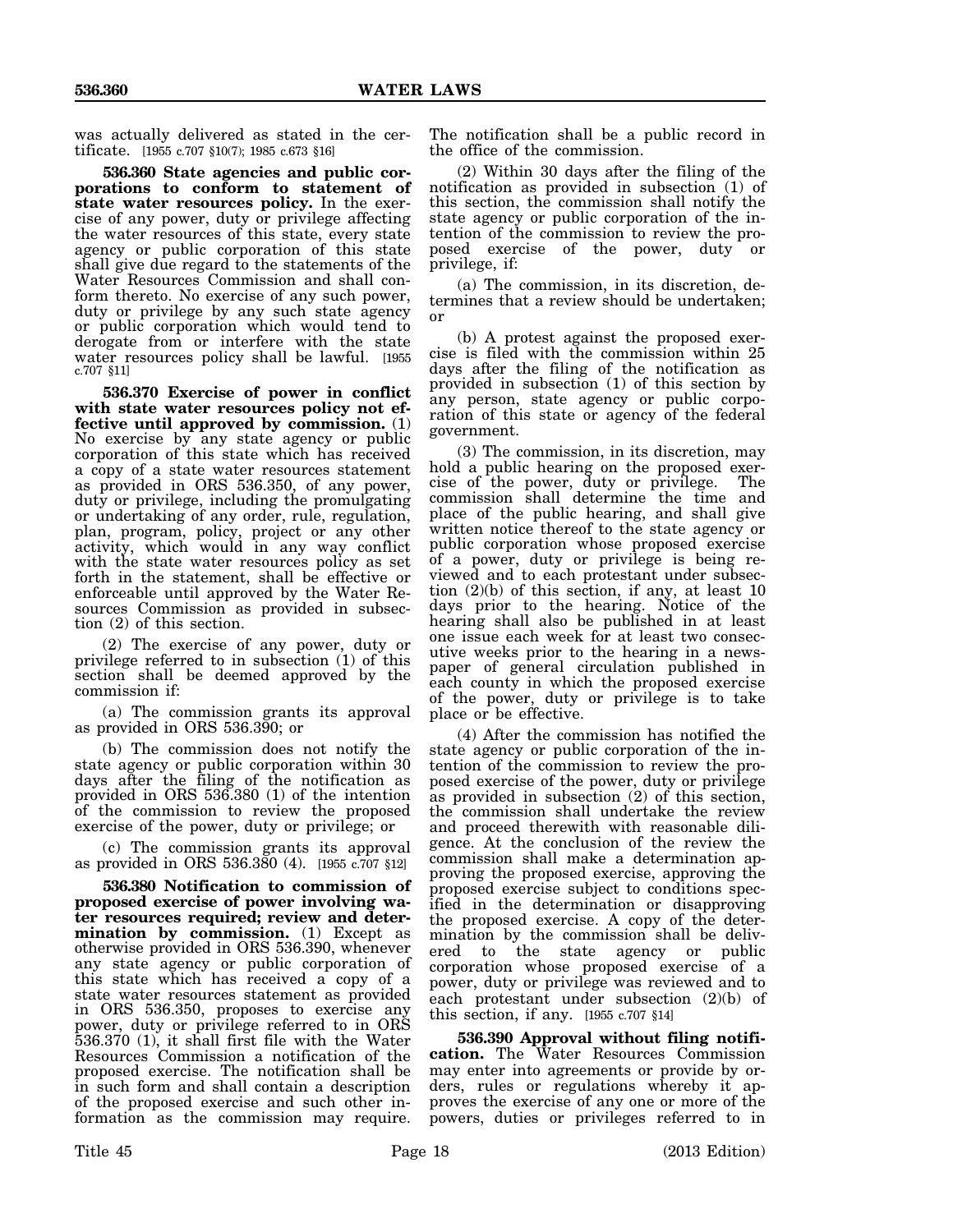ORS 536.370 (1) by a state agency or public corporation of this state which has received a copy of a state water resources statement as provided in ORS 536.350, without the filing of the notification as provided in ORS 536.380 (1). Each agreement, order, rule or regulation shall specifically provide for the modification or revocation thereof at the discretion of the commission and upon reasonable notice to the state agency or public corporation, and may contain such other conditions, limitations or requirements as the commission, in its discretion, may require to insure the accomplishment of the purposes of the state water resources policy. [1955 c.707 §13]

**536.400 Application to court to compel compliance with state water resources policy.** (1) As used in subsection (2) of this section, "violation" means any exercise or attempt to exercise by any state agency or public corporation of this state which has received a copy of a state water resources statement as provided in ORS 536.350, of any power, duty or privilege which would in any way conflict with the state water resources statement, without the approval of the Water Resources Commission as provided in ORS 536.370 (2).

(2) The commission, may apply to the circuit court of the county in which a violation is alleged to exist for the restraining by appropriate process of the commission or continuation of a violation, or for the enforcement by appropriate process of compliance with ORS 536.370 to 536.390. [1955 c.707 §15]

**536.410 Withdrawal of unappropriated waters from appropriation by commission order.** (1) When the Water Resources Commission determines that it is necessary to insure compliance with the state water resources policy or that it is otherwise necessary in the public interest to conserve the water resources of this state for the maximum beneficial use and control thereof that any unappropriated waters of this state, including unappropriated waters released from storage or impoundment into the natural flow of a stream for specified purposes, be withdrawn from appropriation for all or any uses including exempt uses under ORS 537.545, the commission, on behalf of the state, may issue an order of withdrawal.

(2) Prior to the issuance of the order of withdrawal the commission shall hold a public hearing on the necessity for the withdrawal. Notice of the hearing shall be published in at least one issue each week for at least two consecutive weeks prior to the hearing in a newspaper of general circulation published in each county in which are located the waters proposed to be withdrawn.

(3) The order of withdrawal shall specify with particularity the waters withdrawn from appropriation, the uses for which the waters are withdrawn, the reason for the withdrawal and the duration of the withdrawal. The commission may modify or revoke the order at any time.

(4) Copies of the order of withdrawal and notices of any modification or revocation of the order of withdrawal shall be filed in the Water Resources Department.

(5) While the order of withdrawal is in effect, no application for a permit to appropriate the waters withdrawn for the uses specified in the order and no application for a preliminary permit or license involving appropriations of such waters shall be received for filing by the Water Resources Commission. [1955 c.707 §16; 1961 c.224 §11; 1985 c.673 §17; 1989 c.833 §55]

## **COOPERATION WITH OTHER ENTITIES**

**536.420 Representation of state in carrying out compacts and agreements with other governmental agencies regarding water resources.** (1) The Governor shall designate the Water Resources Director or a member or members of the Water Resources Commission to act on behalf of and to represent the state in formulating, entering into and carrying out any formal or informal compact or other agreement authorized by the Legislative Assembly concerning the use and control of the water resources of this state, between this state or any state agency or public corporation thereof and any other state, any state agency or public corporation thereof or the federal government or any agency thereof.

(2) The representative or representatives designated by the Governor under subsection (1) of this section shall make every effort practicable to ensure that the compact or other agreement, as formulated, entered into and carried out, is in harmony with the state water resources policy and otherwise with the public interest in encouraging, promoting and securing the maximum beneficial use and control of the water resources of this state.

(3) The commission in carrying out an investigation pertaining to water resources may cooperate with state agencies of California for the purpose of formulating, executing and submitting to the legislatures of Oregon and California for their approval, interstate compacts relative to the distribution and use of the waters of Goose Lake and tributaries thereto. No compacts or agreements formulated as provided in this section are binding upon this state until they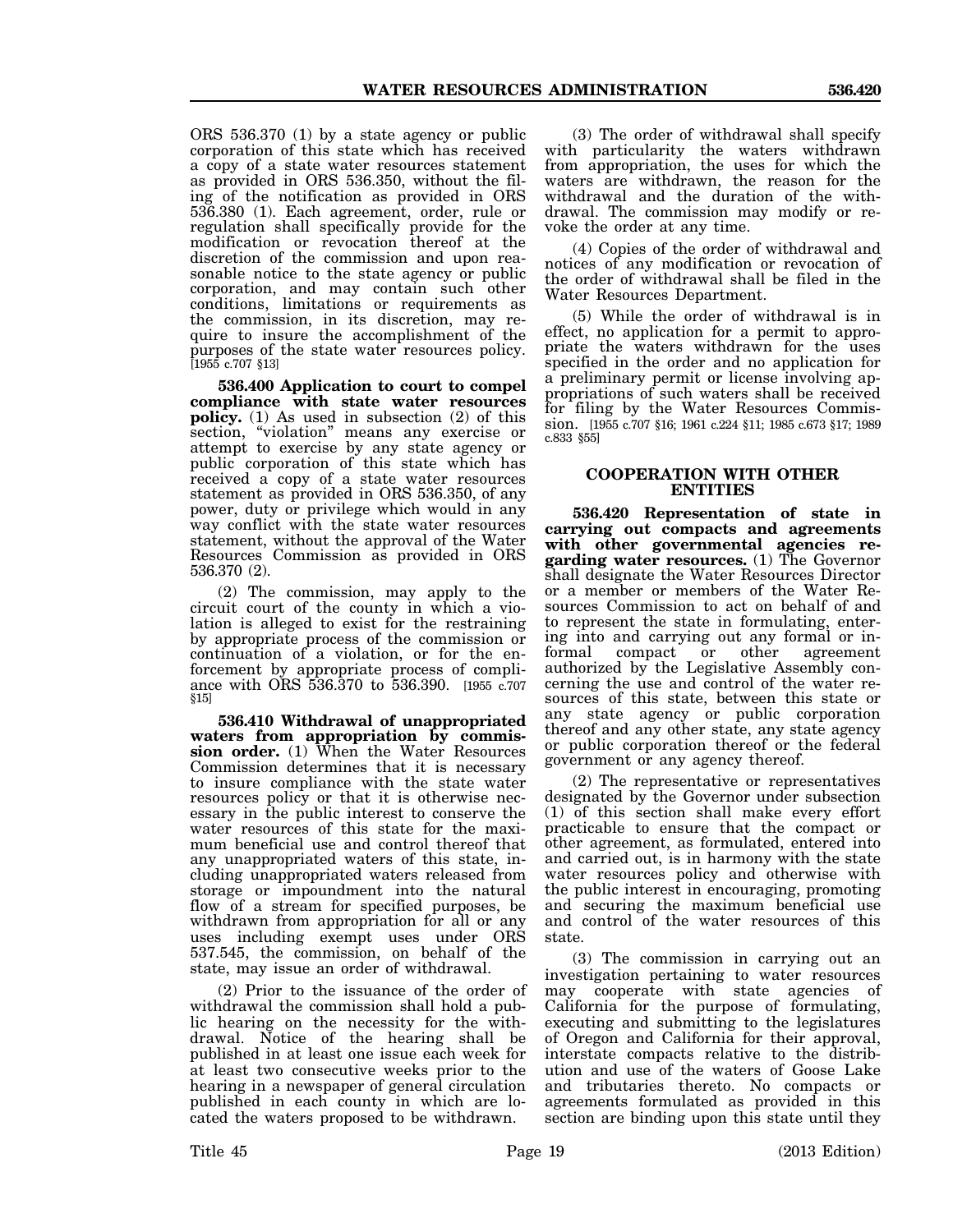have been approved by the legislature of this state and the Congress of the United States.

(4) Any state agency or public corporation of this state required or permitted by law to formulate, enter into or carry out any compact or other agreement referred to in subsection (1) of this section shall give timely and adequate notice to the commission before it undertakes any action under such requirement or permission. [1955 c.707 §17; 1961 c.298 §1; 1975 c.581 §25; 1999 c.59 §169]

**536.430** [1955 c.707 §18; renumbered 536.231 in 2013]

**536.440 Investigations and studies.** The Water Resources Commission, by itself or in conjunction with any person, local voluntary committee or association, state agency or public corporation of this or any other state, any interstate agency or any agency of the federal government, may conduct such investigations, surveys or studies, including the holding of public hearings, relating to the water resources of this state as it deems necessary to facilitate and assist in carrying out its functions as provided by law. [1955 c.707 §20]

**536.450 Assistance by commission to other persons and agencies.** The Water Resources Commission may make available technical advice and information for the purpose of assisting any person, local voluntary committee or association, state agency or public corporation of this state, any interstate agency or any agency of the federal government in the preparation, carrying into effect and properly sustaining any plan, program or project concerning the use or control of the water resources of this state in harmony with the state water resources policy or otherwise with the public interest in encouraging, promoting and securing the maximum beneficial use and control of the water resources of this state. [1955 c.707 §19]

**536.460 Preparation and submission of information or recommendations to other persons or agencies.** The Water Resources Commission may prepare and submit information or proposals and recommendations relating to the water resources of this state or the functions of the commission as provided by law to any person, local voluntary committee or association, state agency or public corporation of this or any other state, any interstate agency, any agency of the federal government or any committee of the legislature of this or any other state or of the Congress of the United States. [1955 c.707 §22]

**536.470 Coordination of local, state, interstate and federal programs.** The Water Resources Commission may consult and cooperate with any state agency or public corporation of this or any other state, any interstate agency or any agency of the federal government for the purpose of promoting coordination between local, state, interstate and federal plans, programs and projects for the use or control of the water resources of this state or to facilitate and assist the commission in carrying out its functions as provided by law. [1955 c.707 §21]

**536.480 Making available information concerning water resources.** The Water Resources Commission, insofar as practicable, shall make available, free or at cost, to the public and to any state agency or public corporation of this or any other state, any interstate agency or any agency of the federal government, information concerning the water resources of this state or the functions of the commission as provided by law, including information relating to the state water resources policy, to any plan or program devised by the commission for the development of the water resources of this state, to the results of any investigation, survey or study conducted by the commission and to the results of any hearing held by the commission. [1955 c.707 §23]

**536.490 Attendance at conferences and meetings.** The Water Resources Commission, or any member thereof or any other person designated by the commission, may attend and participate in any public conference, meeting or hearing held within or without this state for the purpose of considering water resources problems. [1955 c.707 §24]

**536.500 Acceptance and expenditure of moneys from public and private sources.** The Water Resources Commission may accept and expend moneys from any public or private source, including the federal government, made available for the purpose of encouraging, promoting and securing the maximum beneficial use and control of the water resources of this state or to facilitate and assist in carrying out its functions as provided by law. All moneys received by the commission under this section shall be deposited in the State Treasury and, unless otherwise prescribed by the source from which such moneys were received, shall be kept in separate accounts in the General Fund designated according to the purposes for which the moneys were made available. Notwithstanding the provisions of ORS 291.238, all such moneys are continuously appropriated to the commission for the purposes for which they were made available and shall be expended in accordance with the terms and conditions upon which they were made available. [1955 c.707 §25]

**536.510** [1955 c.707 §26; repealed by 1985 c.673 §185]

**536.520 State agencies and public corporations furnishing information and services to commission.** (1) In order to facilitate and assist in carrying out its func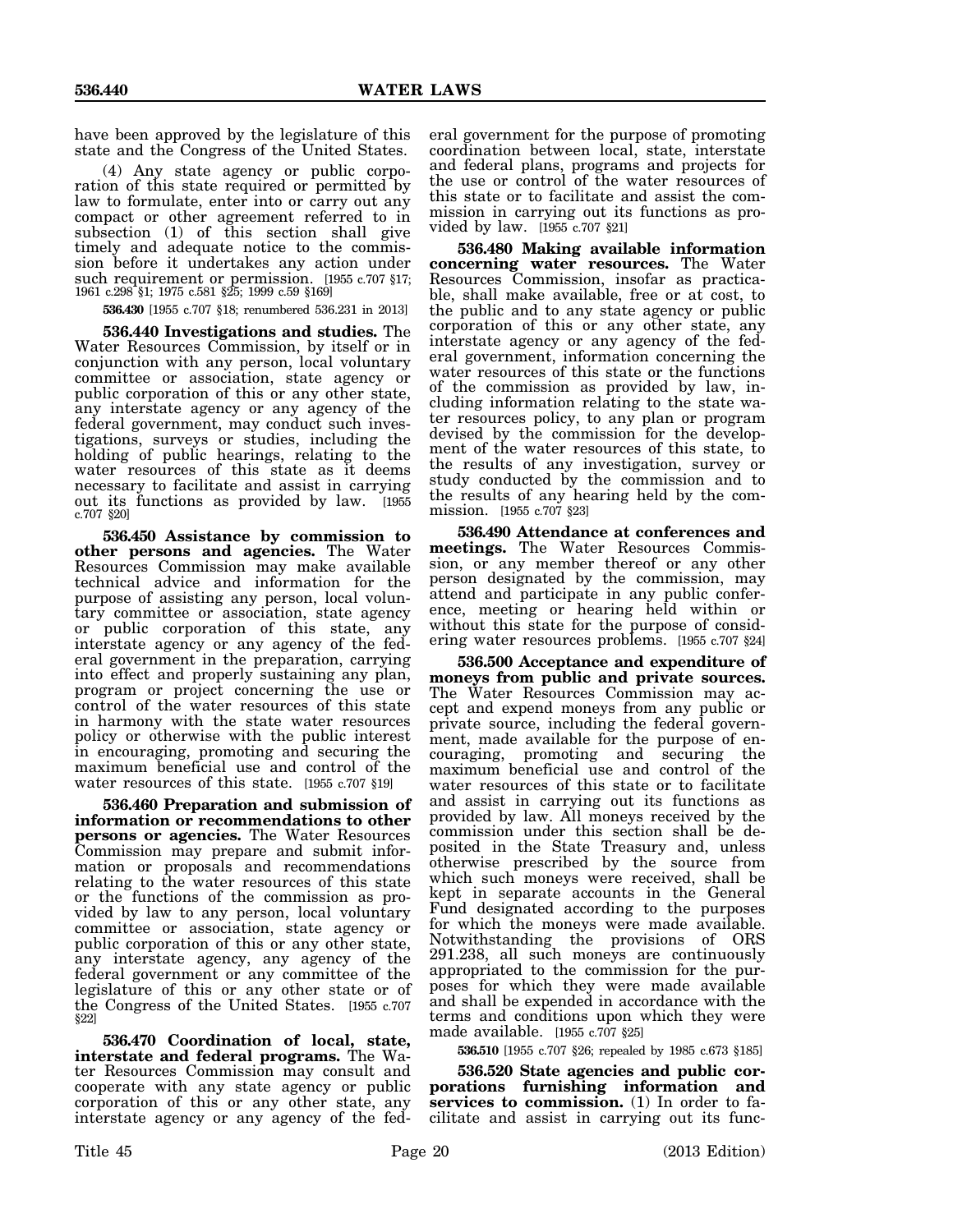tions as provided by law, the Water Resources Commission may:

(a) Call upon state agencies or public corporations of this state to furnish or make available to the commission information concerning the water resources of this state which such state agencies or public corporations have acquired or may acquire in the performance of their functions.

(b) Have access to the records, facilities or projects of state agencies or public corporations of this state, insofar as such records, facilities or projects may concern the water resources of this state or the functions of the commission with regard thereto.

(c) Otherwise utilize the services, records and other facilities of state agencies or public corporations of this state to the maximum extent practicable.

(2) Upon request by the commission, all officers and employees of state agencies or public corporations of this state shall cooperate to the maximum extent practicable with the commission under subsection (1) of this section.

(3) Upon receipt and approval by the commission of approved claims therefor, any special or extraordinary expense incurred by any state agency or public corporation of this state in cooperating with the commission under this section shall be paid by the commission. [1955 c.707 §§27,28]

**536.530** [1955 c.707 §29; repealed by 1975 c.581 §29 and by 1975 c.605 §33]

**536.540 Approval of voucher claims.** All voucher claims for indebtedness or expenses authorized and incurred by the Water Resources Commission in carrying out its functions as provided by law shall be approved by the commission or as provided in ORS 293.330. [1955 c.707 §31]

**536.550** [1955 c.707 §30; repealed by 1985 c.673 §185] **536.560** [1955 c.707 §76; 1979 c.284 §164; repealed by 1985 c.673 §185]

### **MISCELLANEOUS PROVISIONS**

**536.570 Moneys and securities of irrigation districts in possession of Water Resources Commission; deposit with State Treasurer.** The Water Resources Commission may deposit with the State Treasurer for safekeeping all moneys and securities which may come into the commission's possession in connection with the reorganization, retirement or settlement of the bonds, warrants or other evidences of indebtedness of any irrigation district within the state. When so deposited the State Treasurer shall safely keep the same subject to call of the Water Resources Commission. [Formerly 544.050; 1957 c.351 §3; 1985 c.673 §19]

**536.580 Rights acquired prior to August 3, 1955, not affected.** Nothing in ORS 509.645, 536.220 to 536.540 or 543.225, as enacted by chapter 707, Oregon Laws 1955, nor in the amendments made by chapter 707, Oregon Laws 1955, to ORS 225.290, 225.300, 261.325, 261.330, 509.610, 509.625, 537.170, 537.200 (1969 Replacement Part), 543.050 or 543.230, nor in sections 38, 41, 43, 45 or 50 of chapter 707, Oregon Laws 1955, nor in ORS 509.585 shall be construed to take away or impair any right to any waters or to the use of any waters vested and inchoate prior to August 3, 1955. [1955 c.707 §55; 1973 c.723 §125; 1985 c.673 §181; 2001 c.923 §15]

**536.590 Rights acquired prior to January 1, 1956, not affected.** Nothing in the amendments made by chapter 707, Oregon Laws 1955, to ORS 182.410, 536.010 (1973 Replacement Part), 542.110, 548.365, 555.030 or 555.070, nor in sections 58 to 65, 70 or 75 of chapter 707, Oregon Laws 1955, shall be construed to take away or impair any right to any waters or to the use of any waters vested or inchoate prior to January 1, 1956. [1955 c.707 §77; 1969 c.168 §2; 1985 c.673 §182]

**536.595 Department discussions with Corps of Engineers over operation of Detroit Lake.** In discussions held with the United States Army Corps of Engineers over seasonal operations of impoundments within the Willamette Basin reservoir system, including Detroit Lake, the Water Resources Department shall:

(1) Specify that the State of Oregon has determined that Detroit Lake is an important recreational resource to the citizens of Oregon.

(2) Encourage the United States Army Corps of Engineers to place Detroit Lake as the highest priority recreational use lake in the Willamette Basin reservoir system.

(3) If the United States Army Corps of Engineers indicates that recreational use of Detroit Lake will not receive the highest priority, notify communities that may be detrimentally affected by such a decision and hold public meetings within the affected communities. [2001 c.837 §1]

**Note:** 536.595 was enacted into law by the Legislative Assembly but was not added to or made a part of ORS chapter 536 or any series therein by legislative action. See Preface to Oregon Revised Statutes for further explanation.

**536.600** [1993 c.765 §104; renumbered 541.345 in 1995]

## **EMERGENCY WATER SHORTAGE POWERS**

**536.700 "Drainage basin" defined.** As used in ORS 536.700 to 536.780, "drainage basin" means one of the 18 Oregon drainage basins identified by the Water Resources Department as shown on maps published by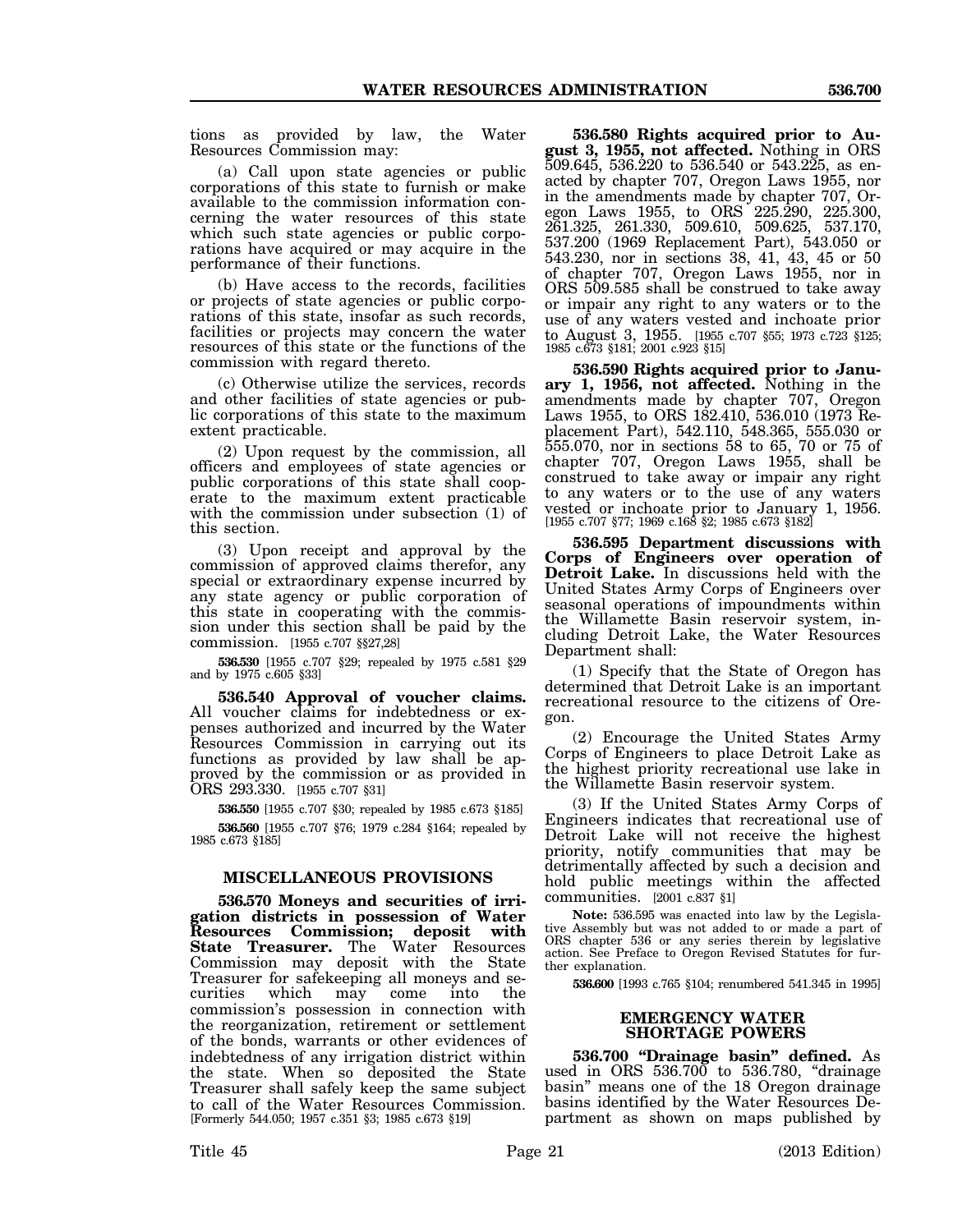that department dated January 1976. [1977 c.541 §3]

**536.710 Policy.** (1) The Legislative Assembly finds that an emergency may exist when a severe, continuing drought results in a lack of water resources, thereby threatening the availability of essential services and jeopardizing the peace, health, safety and welfare of the people of Oregon.

(2) The Legislative Assembly finds it necessary in the event of an emergency described in subsection (1) of this section, to promote water conservation and to provide an orderly procedure to assure equitable curtailment, adjustment, allocation or regulation in the domestic, municipal and industrial use of water resources where more than one user is dependent upon a single source of supply. [1977 c.541 §1]

**536.720 Declaration of state authority; Governor's power to order water conservation or curtailment plan.** (1) Because municipal and other political subdivision boundaries do not conform with the geographic boundaries of the 18 major drainage basins, or associated subbasins in the state, and because problems caused by a severe continuing drought may exceed local ability to control, the Legislative Assembly declares that water resource conservation in time of severe, continuing drought requires the exercise of state authority.

 $(2)(a)$  After a declaration that a severe, continuing drought exists, or is likely to exist, the Governor may order individual state agencies and political subdivisions within any drainage basin or subbasin to implement, within a time certain following the declaration, a water conservation or curtailment plan or both, approved under ORS 536.780.

(b) Each state agency and political subdivision ordered to implement a water conservation or curtailment plan shall file with the Water Resources Commission such periodic reports regarding implementation of the plans as the commission or the Governor may require.

(3) Orders provided for in subsection (2) of this section and curtailments, adjustments, allocations and regulations ordered pursuant thereto shall be designed insofar as practicable not to discriminate within any class of consumers.

(4) It is the intent of the Legislative Assembly that curtailments, adjustments, allocations and regulations ordered pursuant to subsection (2) of this section be continued only so long as a declaration by the Governor of the existence of severe, continuing drought is in effect.

(5) The Governor may direct individual state agencies and political subdivisions of this state to seek enforcement of all orders and regulations issued pursuant to ORS  $536.780$  and subsection  $(2)$  of this section. [1977 c.541 §2; 1985 c.673 §20; 1989 c.87 §7]

**536.730 Effect of emergency powers on vested water rights.** Except as provided in ORS 536.740 and 536.750, nothing in ORS 536.700 to 536.780 is intended to permit the Governor or the Water Resources Commission to hinder the ability of any holder of a vested water right to obtain and use legally assured benefits of that right. [1977 c.541 §4; 1989 c.87 §8]

**536.740 Governor's authority to declare drought.** Upon finding that a need exists for statewide coordination of water resource conservation measures by municipal and other political subdivisions of this state in order to minimize problems caused by a severe shortage of water, the Governor may declare that a severe, continuing drought exists or is likely to exist. [1989 c.87 §2]

**536.750 Powers of commission after declaration of drought; rules.** (1) Notwithstanding any provision of ORS chapters 536 to 543A, after a declaration that a severe, continuing drought exists, the Water Resources Commission may:

(a) Issue without first conducting a hearing under ORS 537.170, a temporary permit for an emergency use of water;

(b) Allow a temporary change in use, place of use or point of diversion of water without complying with the notice and waiting requirements under ORS 540.520;

(c) Notwithstanding the priority of water rights, grant preference of use to rights for human consumption or stock watering use;

(d) Waive the notice requirements under ORS 537.753 and the report required under ORS 537.762;

(e) Allow a temporary exchange of water without giving notice as required under ORS 540.535; and

(f) Utilize an expedited notice and waiting requirement established by rule for the substitution of a supplemental ground water right for a primary water right under drought conditions in place of the notice and<br>waiting requirement provided in ORS requirement provided in ORS 540.524.

(2) The commission by rule may establish procedures for carrying out the provisions of this section and a schedule of fees that must accompany a request under subsection (1) of this section. [1989 c.87 §3; 1999 c.873 §20; 2001 c.788 §1]

**536.760 Cessation of actions taken under ORS 536.750.** Any action taken under ORS 536.750 may be carried out only during the period of severe, continuing drought. Af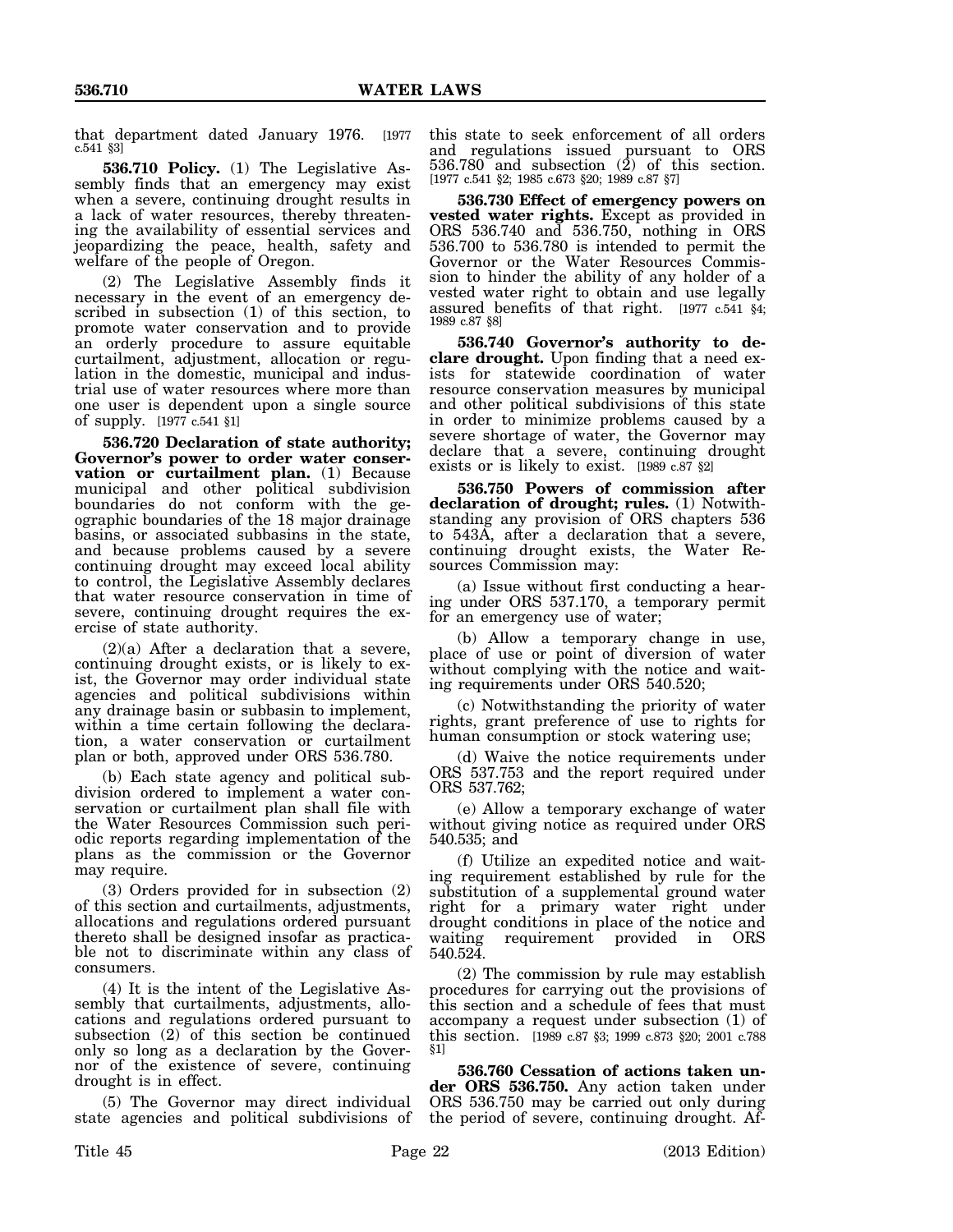ter the drought, any water use undertaken under ORS 536.750 must cease or comply with the applicable provisions of ORS 537.110 to 537.252, 537.505 to 537.795 and 537.992 or 540.520 and 540.530. [1989 c.87 §4]

**536.770 Purchase of option or agreement for use of water permit or right during declared drought; application; fee.** (1) The Water Resources Commission or a local government, public corporation or water right holder may purchase an option or enter an agreement to use an existing permit or water right during the time in which a severe, continuing drought is declared to exist.

(2) A local government, public corporation or water right holder proposing to purchase an option or enter an agreement under this section shall submit to the commission an application accompanied by the fee required under ORS 536.050 (1)(a).

(3) After approval of the application by the commission, the option or agreement user:

(a) Is not required to construct any diversion or appropriation facilities or works;

(b) May use the water acquired under the option or agreement on property or for a use different than allowed in the permit or water right transferred under the option or agreement, if the water is used to replace water not available to the local government, public corporation or water right holder because of the drought; and

(c) May begin use at any time after approval by the commission so long as the total use by the water right or permit holder and the option or agreement user is within the rate, volume and seasonal limits of the permit or water right. [1989 c.87 §5; 1993 c.349 §1; 1997 c.587 §3; 2001 c.788 §2]

**536.780 Water conservation or curtailment plans; contents; review; effect of failure to file or implement.** (1) The Water Resources Commission, upon a finding that a severe or continuing drought is likely to occur, may order individual state agencies and political subdivisions within any drainage basin or subbasin to develop and file with the commission, within 30 days following the order, a water conservation or curtailment plan or both. The commission may allow the state agencies and political subdivisions more than 30 days following the order to file the plan depending on the urgency for the plan.

(2)(a) The water conservation plan shall specify efforts to be made:

(A) To reduce usage of water resources for nonessential public purposes;

(B) To undertake activities consistent with law designed to promote conservation, prevention of waste, salvage and reuse of water resources; and

(C) To establish programs consistent with law designed to promote conservation, prevention of waste, salvage and reuse of water resources.

(b) When a state agency or political subdivision files a water conservation plan with the Water Resources Commission, the commission shall review the plan and approve it if the commission finds that the plan satisfactorily promotes uniformity in water conservation practices and the coordination of usage regulation, taking into account local conditions.

(3)(a) The water curtailment plan, in order to provide water necessary for human and livestock consumption during a severe and continuing drought, shall specify efforts to be made:

(A) To curtail, adjust or allocate the supply of water resources for domestic, municipal and industrial use; and

(B) To regulate the times and manner in which water resources are consumed.

(b) When a state agency or political subdivision files a water curtailment plan with the Water Resources Commission, the commission shall review the plan and approve it if the commission finds that the plan satisfactorily promotes uniformity in water curtailment practices and the coordination of usage regulation, taking into account local conditions.

(4) If a state agency or political subdivision fails to file a water conservation or curtailment plan when so ordered, or if the commission does not approve a filed plan, the commission may develop appropriate plans. [1989 c.87 §6]

### **PENALTIES**

**536.900 Civil penalties; imposition.** (1) In addition to any other liability or penalty provided by law, the Water Resources Commission may impose a civil penalty on a person for any of the following:

(a) Violation of any of the terms or conditions of a permit, certificate or license issued under ORS chapters 536 to 543A.

(b) Violation of ORS 537.130 or 537.535.

(c) Violation of ORS 537.545 (5) or (6) or of a rule described in ORS 537.545 (8).

(d) Violation of any rule or order of the Water Resources Commission that pertains to well maintenance.

(e) Violation of ORS 540.045, 540.145, 540.210, 540.310, 540.320, 540.330, 540.340,